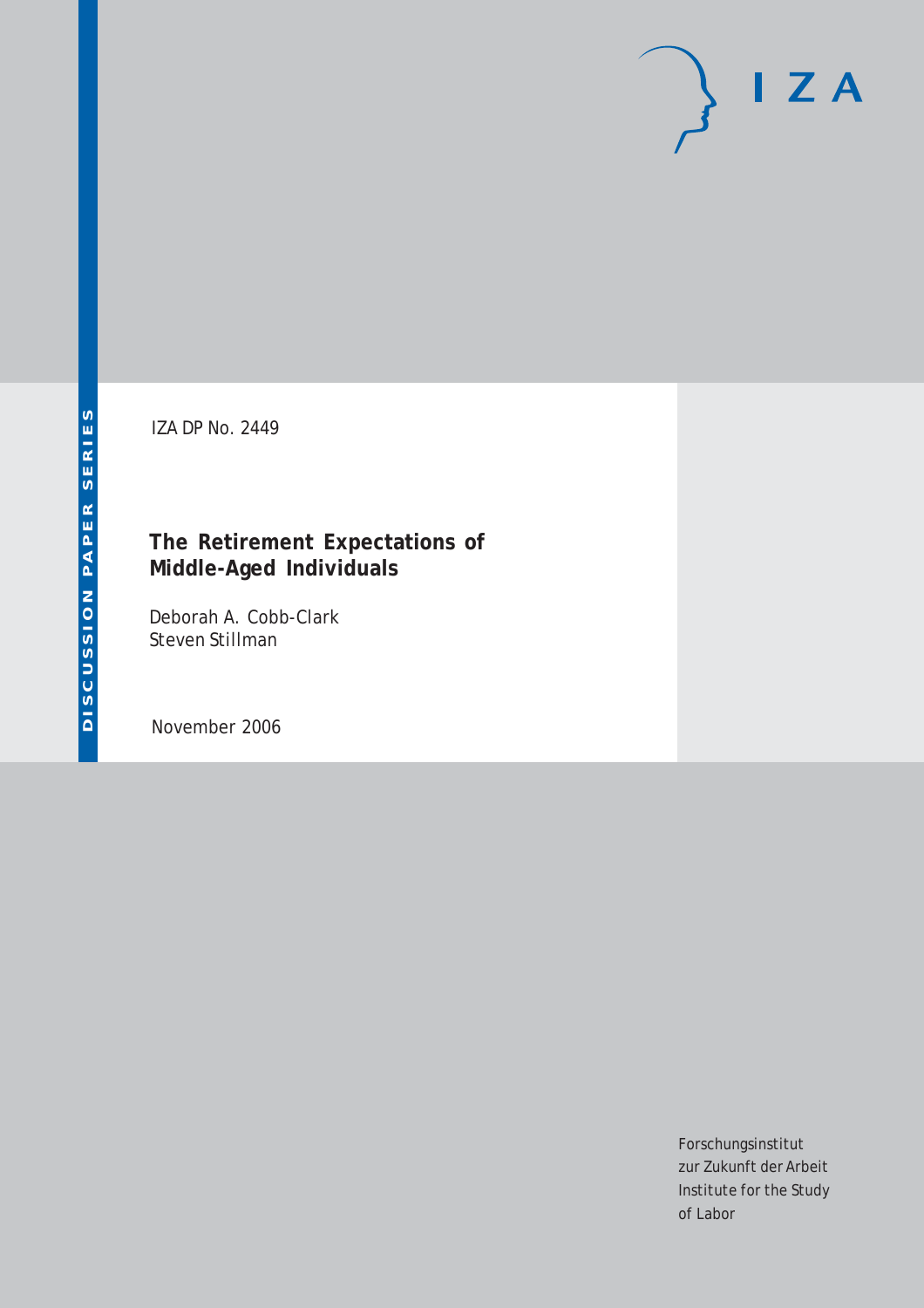# **The Retirement Expectations of Middle-Aged Individuals**

## **Deborah A. Cobb-Clark**

*SPEAR, RSSS, Australian National University and IZA Bonn* 

## **Steven Stillman**

*Motu Economic and Public Policy Research and IZA Bonn* 

## Discussion Paper No. 2449 November 2006

IZA

P.O. Box 7240 53072 Bonn Germany

Phone: +49-228-3894-0 Fax: +49-228-3894-180 E-mail: [iza@iza.org](mailto:iza@iza.org)

Any opinions expressed here are those of the author(s) and not those of the institute. Research disseminated by IZA may include views on policy, but the institute itself takes no institutional policy positions.

The Institute for the Study of Labor (IZA) in Bonn is a local and virtual international research center and a place of communication between science, politics and business. IZA is an independent nonprofit company supported by Deutsche Post World Net. The center is associated with the University of Bonn and offers a stimulating research environment through its research networks, research support, and visitors and doctoral programs. IZA engages in (i) original and internationally competitive research in all fields of labor economics, (ii) development of policy concepts, and (iii) dissemination of research results and concepts to the interested public.

IZA Discussion Papers often represent preliminary work and are circulated to encourage discussion. Citation of such a paper should account for its provisional character. A revised version may be available directly from the author.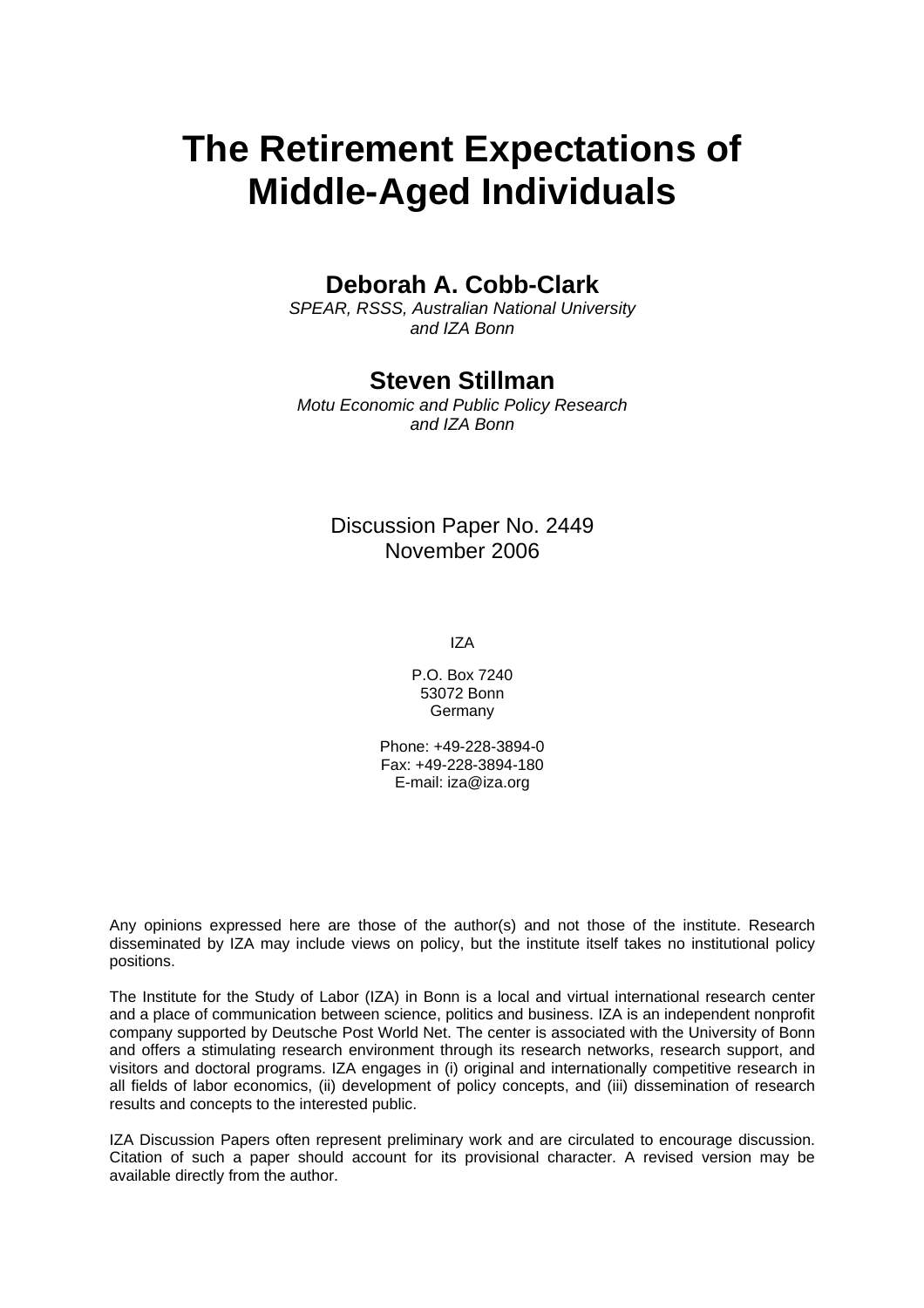IZA Discussion Paper No. 2449 November 2006

# **ABSTRACT**

# **The Retirement Expectations of Middle-Aged Individuals\***

We use the first three waves of the Household Income and Labour Dynamics in Australia (HILDA) Survey to examine the retirement plans of middle-aged workers (aged 45-55). Our results indicate that approximately two-thirds of men and more than half of women appear to be making standard retirement plans. At the same time, more than one in five individuals seem to have delayed their retirement planning and approximately one in ten either do not know when they expect to retire or expect to never retire. Retirement plans are closely related to current labor market position. Specifically, forming expectations about the age at which one will leave the labor market appears to be easier for workers in jobs with welldefined pension benefits and standard retirement ages. Moreover, those who report that they do not know when they expect to retire do in fact appear to face greater uncertainty in their retirement planning. Those who anticipate working forever seem to do so out of concerns about the adequacy of their retirement incomes rather than out of increased job satisfaction or a heightened desire to remain employed. Finally, men alter their retirement plans in response to labor market shocks, while women are more sensitive to their own and their partners' health changes.

JEL Classification: J26, J10, J80

Keywords: retirement, expectations, middle-aged workers

Corresponding author:

 $\overline{a}$ 

Deborah Cobb-Clark Department of Economics Research School of Social Sciences Australian National University Canberra, ACT 0200 Australia E-mail: deborah.cobb-clark@anu.edu.au

<sup>\*</sup> This paper uses confidentialised unit record file data from the Household, Income and Labour Dynamics in Australia (HILDA) survey. The HILDA Project was initiated and is funded by the Department of Families, Community Services, and Indigenous Affairs (FaCSIA) and is managed by the Melbourne Institute of Applied Economic and Social Research (MIAESR). The findings and views reported in this paper, however, are those of the authors and should not be attributed to FaCSIA, MIAESR, or Motu.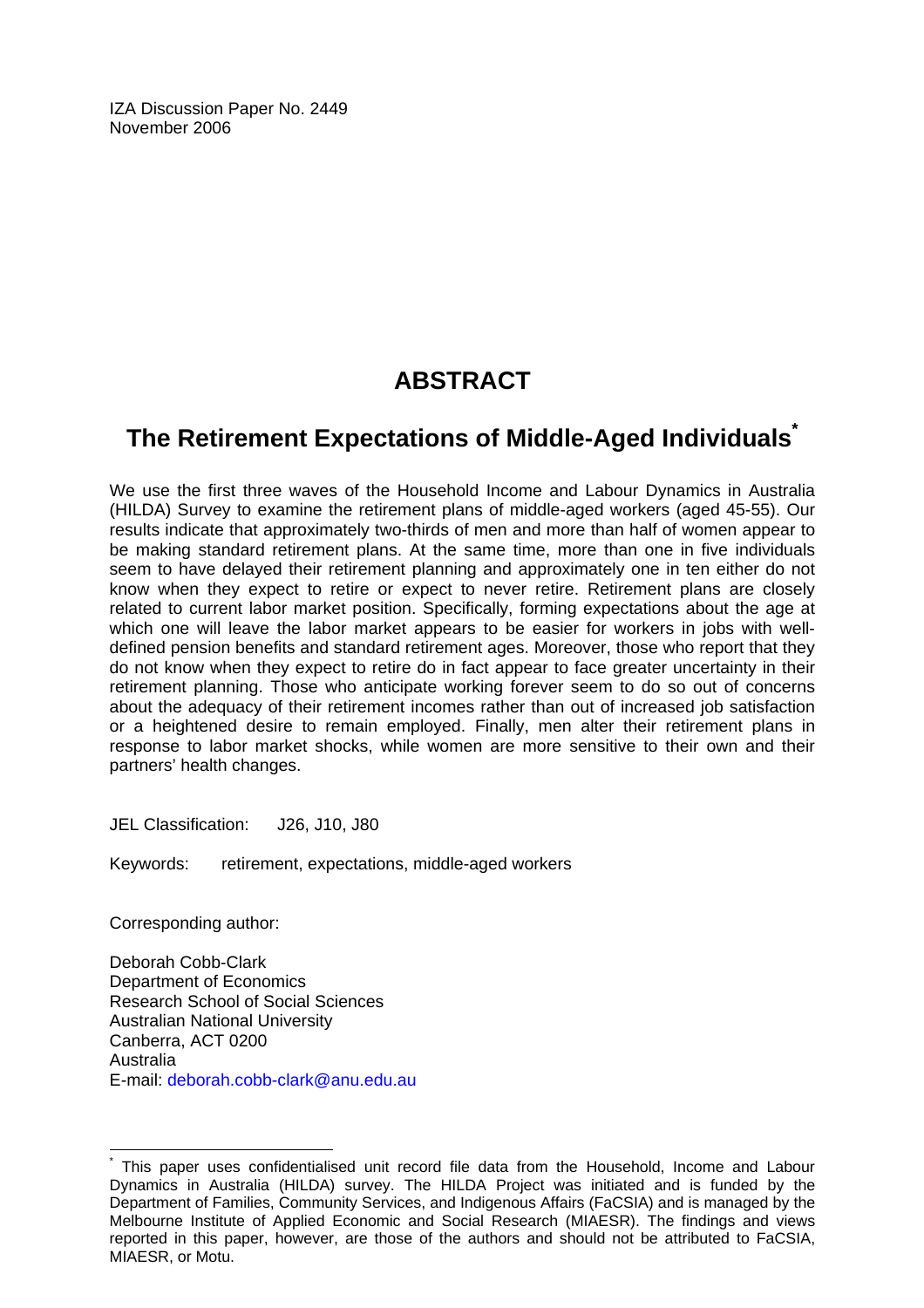#### **1. Introduction**

-

Understanding how middle-aged workers plan for retirement is important for many reasons. First, while policy makers and researchers often conceptualize (and model) retirement as a one-time complete withdrawal from the labor market, empirical evidence suggests that this characterizes the experiences of only half of retirees (Maestas, 2005).<sup>1</sup> Examining retirement expectations can help assess the extent to which this transition reflects voluntary versus involuntary behavior, which in turn has implications for the well-being of older individuals. Second, studying expectations about retirement allows us to avoid the potential "justification bias" which occurs when retirees retrospectively report job loss or poor health as the cause of their retirement in order to provide a socially acceptable excuse for leaving the labor force.<sup>2</sup> Third, as workers are continually making long-term investment decisions based upon their expectations about the future, retirement plans are likely to be quite important for understanding not only actual retirement patterns, but also savings behavior and wealth accumulation.<sup>3</sup> Finally, public policies targeted towards altering workers' retirement patterns must in the first instance altering workers' beliefs about retirement, which requires a better understanding of the process by which workers formulate their retirement plans.

In this paper, we use the first three waves of the Household, Income and Labour Dynamics in Australia (HILDA) survey to examine the changing retirement plans of middleaged individuals (aged 45–55). HILDA is relatively unique in asking all non-retired individuals aged 45 and older at what age they plan to retire. Analyzing data on subjective

<sup>&</sup>lt;sup>1</sup> Others will transition through a period of partial retirement or cycle back and forth between periods of work and nonwork before retiring completely. Borland (2005) presents a conceptual model of the transition to retirement.

<sup>&</sup>lt;sup>2</sup> Justification bias is a form of reverse causality that makes it very difficult to assess the true effect of job loss or poor health on individuals' decisions to retire early. The empirical evidence on this phenomenon is limited (Anderson and Burkhauser, 1985; Dwyer and Mitchell, 1999; Cai and Kalb, 2005), but there are clear advantages to focusing attention on an outcome variable that measures future expectations, as opposed to, concurrent outcomes.

<sup>&</sup>lt;sup>3</sup> Kleinjans and Lee (2006) find a positive effect of nursing home expectations on savings behavior. Bernheim (1989), Disney and Tanner (1999), and Gustman and Steinmeier (2001) discuss the factors that lead to a divergence between retirement expectations and realizations.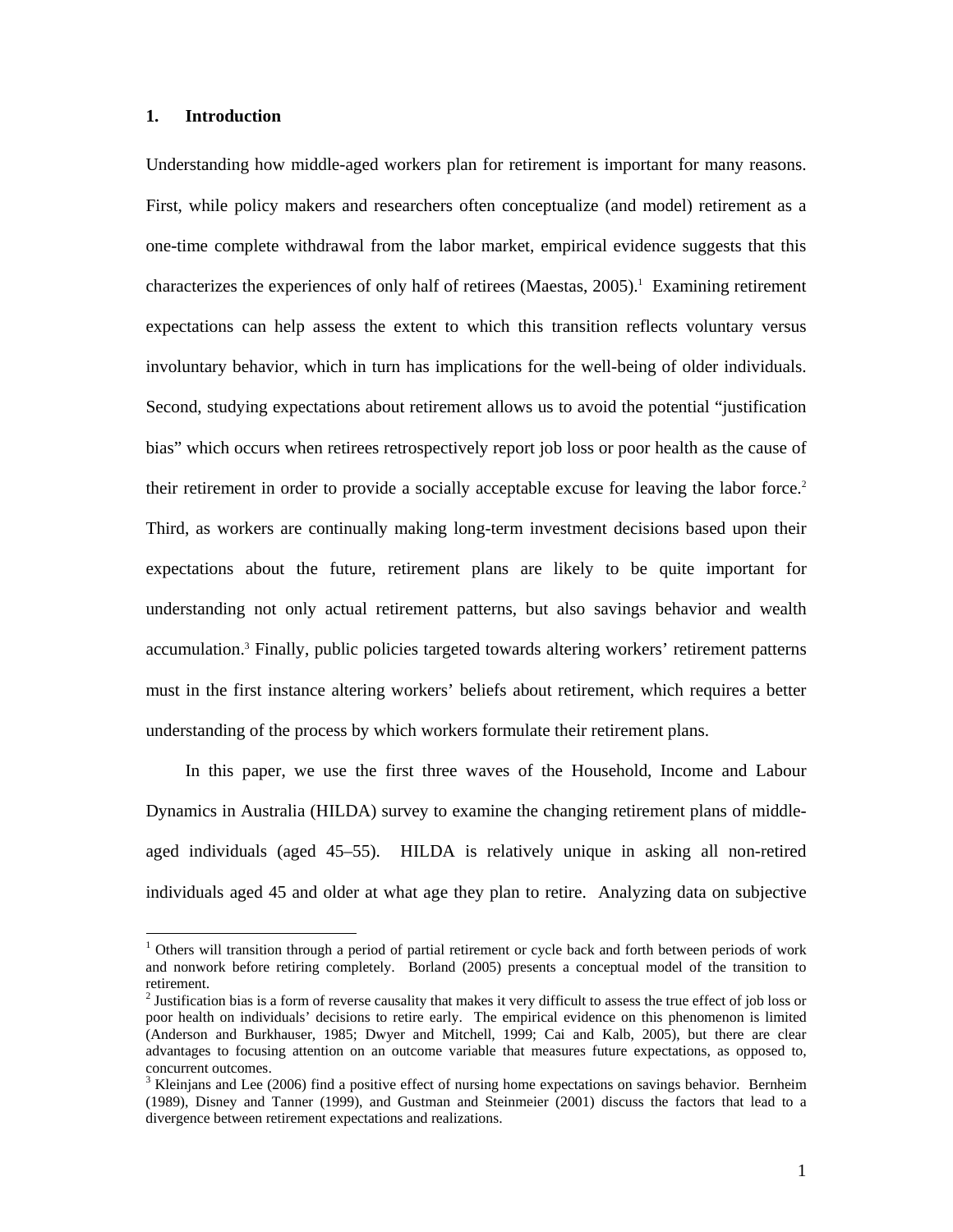expectations is typically methodologically challenging, because these questions can be difficult to conceptualize leading many respondents to explicitly refuse to answer or to reply that they do not know. For example, many wave 1 respondents in the U.S. Health and Retirement Survey (HRS) could not articulate an answer to the question, "When do you think you will retire (completely)?", reporting instead that they did not know (14.2 percent) or that they never intended to retire  $(14.1 \text{ percent})$ .<sup>4</sup> This type of item non-response generates data that are hard to interpret and that pose a number of problems that are difficult to test for and solve in empirical models (see Van Soest and Hurd 2004a; 2004b and Kleinjans and Lee,  $2006$ ).<sup>5</sup>

Thus, many researchers interested in examining retirement plans, instead focus on questions that ask each individual their subjective probability of working full-time at specific ages (see for example, Honig, 1998; McGarry, 2002). While these questions are also likely to be informative about retirement plans (and typically have much less non-response), we feel that an exclusive focus on these questions is problematic for at least two reasons. First, many non-responding individuals may in fact be facing greater uncertainty about their retirement options (see Disney and Tanner, 1999) and it is important to identify them so that they can be accounted for explicitly in the analysis. Second, asking only about the likelihood of working at various ages begs the question of whether workers see retirement as something distinct to the complete cessation of employment.<sup>6</sup>

Our approach to the non-response problem is to use the complexity in individuals' responses over time to divide our sample into four subgroups with retirement plans that we

<sup>&</sup>lt;sup>4</sup> Author's tabulation of question K13 in the publicly available data at http://hrsonline.isr.umich.edu.

<sup>&</sup>lt;sup>5</sup> Researchers often deal with this non-response problem by dropping individuals who do not report an expected retirement age or arbitrarily assigning a specific retirement age to those who report that they never intend to retire (see for example, Benítez-Silva and Dwyer, 2002; 2003 and Munnell, et al., 2004).

 $6$  For example, Maestas (2005) argues that it is useful to consider subjective information about retirement status in combination with objective information about current labor force participation because individuals' notions of retirement differ. Similarly, Borland (2005) discussions a transition to retirement in which a worker shifts from a relatively permanent (or regular) pattern of labor market participation to another pattern involving fewer hours of work and weaker labor market attachment.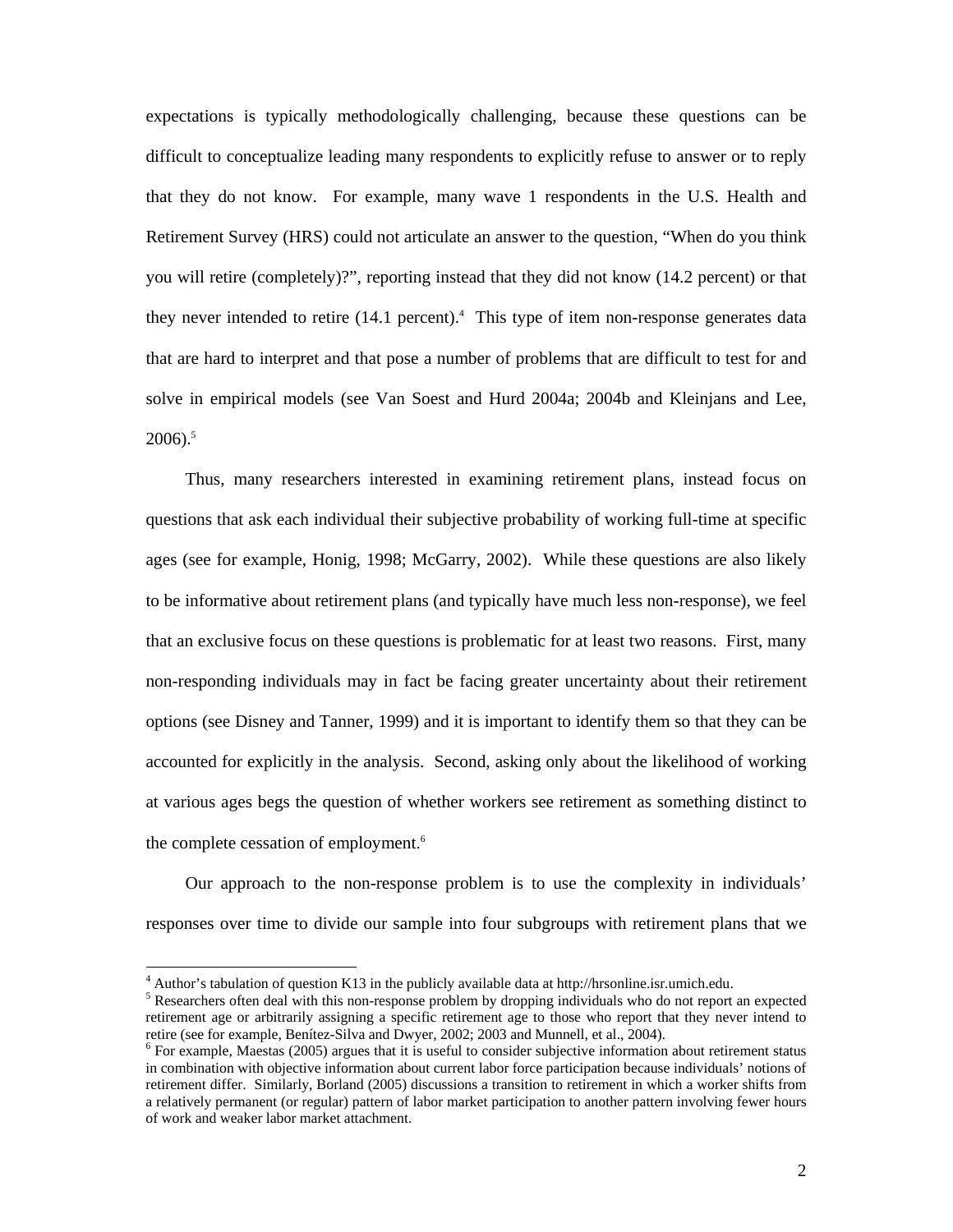believe we can interpret. These subgroups represent approximately 93 percent of the initial sample, leaving just 7 percent of individuals whose responses shed little light on their retirement expectations. Our goal is first, to assess the factors driving individuals' subgroup membership and second, to develop a deeper understanding of the retirement plans of individuals in each subgroup. In particular, do individuals responding "do not know" appear, in fact, to face greater retirement uncertainty? Do those who "never" intend to retire expect to keep working because they want to or because they feel they cannot afford to stop? Answering these questions adds depth to our understanding of the way in which middle-aged individuals are planning for retirement.

Our results indicate that approximately two-thirds of men and more than half of women appear to be making standard retirement plans. At the same time, more than one in five middle-aged individuals seem to have delayed their retirement planning and approximately one in ten either do not know when they expect to retire or expect to never retire. Retirement plans are closely related to current labor market position. Specifically, formulating expectations about the age at which one will retire appears to be easier for workers in jobs with well-defined pension benefits and standard retirement ages. Moreover, those who report that they do not know when they expect to retire do, in fact, seem to face greater uncertainty in their retirement planning. Those who anticipate working forever appear to do so out of concerns about the adequacy of their retirement incomes rather than out of increased job satisfaction or a heightened desire to remain employed. Finally, men alter their retirement plans in response to labor market shocks, while women are more sensitive to their own and their partners' health changes.

#### **2. What Do We Know about Retirement Expectations**

A large international literature examines a number of issues related to individuals' retirement expectations. In particular, a number of studies have used the U.S. Health and Retirement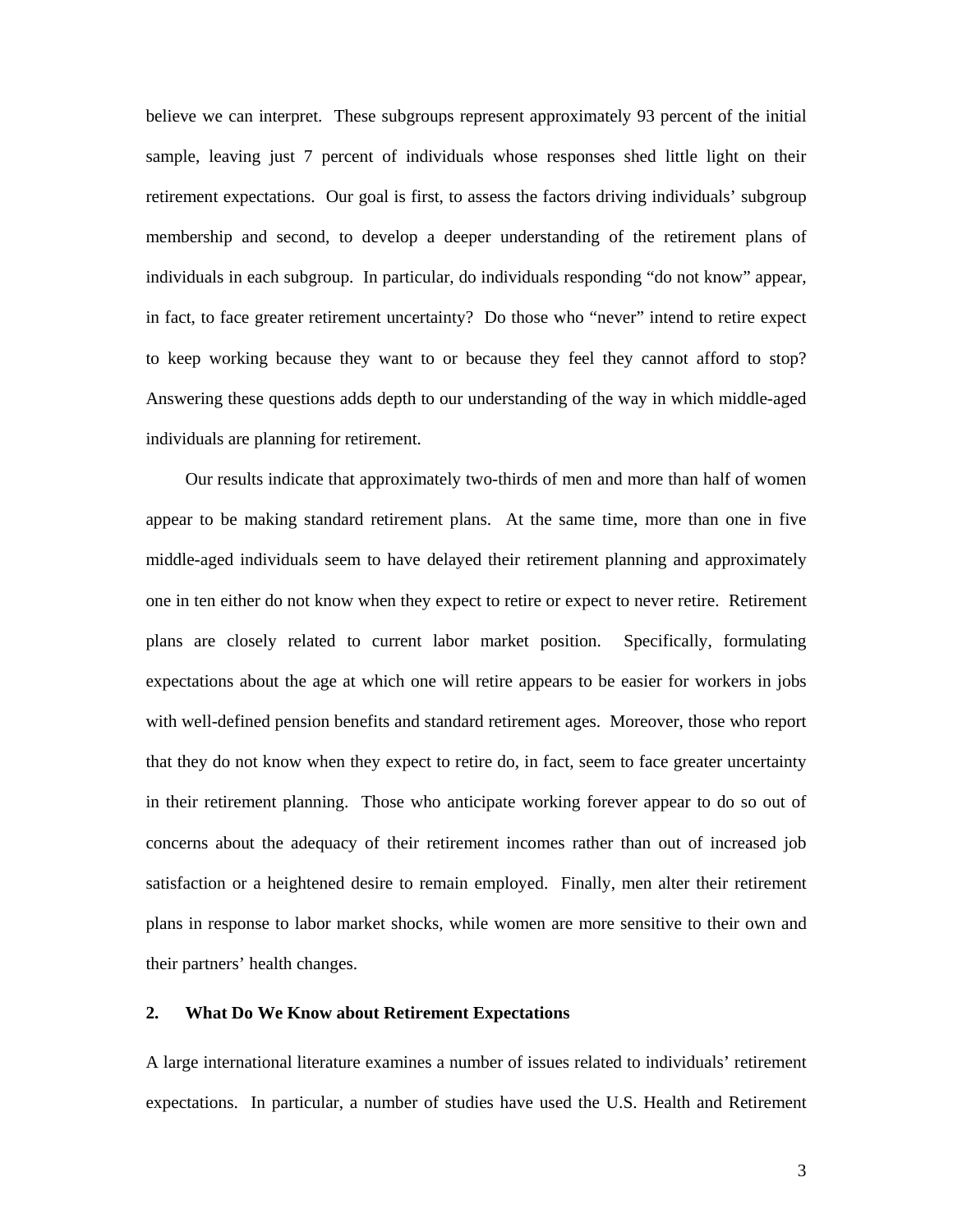Survey, the U.S. Retirement History Survey, or the UK Retirement Survey to examine the accuracy of retirement expectations by comparing them to actual retirement behavior. This research concludes that individuals form rational retirement plans, in general stick to them, and respond as expected to unanticipated changes in circumstances (Berheim, 1989; Dwyer and Hu, 1999; Benítez-Silva and Dwyer, 2002, 2003; Dwyer, 2001).<sup>7</sup>

Other studies have sought to directly model retirement expectations (see Dwyer and Mitchell, 1999 for a review). For example, using a rich model including expected 'base year' wealth (i.e., total discounted wealth available in early retirement), expected marginal gain to delaying retirement, occupation, industry, region, health insurance, and detailed health status, Dwyer and Mitchell (1999) find that although the estimated effects of the economic variables on retirement expectations are statistically significant, they are small in magnitude and in the U.S. context the most influential economic factor in the decision to retire may be access to health insurance. This and other research has also shown that poor health is strongly correlated with the decision to leave the labor market (McGarry, 2002; Dwyer, 2001; Dwyer and Mitchell, 1999; Benítez-Silva and Dwyer, 2002). Finally, though the evidence is limited, expectations seem to be related to subsequent behavior. Kleinjans and Lee (2006) conclude that those who believe that they are likely to enter a nursing home, are in fact subsequently more likely to do so. Moreover, there is a link between these expectations and savings behavior.

Many of the insights into retirement in Australia have been achieved by examining the determinants of the labor force status of older Australians, without focusing directly on retirement behavior. Gong et al. (2006) review this literature and conclude that demand-side

<sup>7</sup> This research on retirement expectations fits into a broader body of literature assessing the relationship between expectations and realizations across a range of outcomes including: retirement savings; fertility behavior; wage rates and income levels; job insecurity; investment decisions and voting behavior, etc. (see the references cited in Manski, 2004 and Benítez-Silva and Dwyer, 2003). Manski (2004) argues that econometric analyses of decision making under incomplete information cannot rely on choice data alone and should be supplemented by additional data on expectations.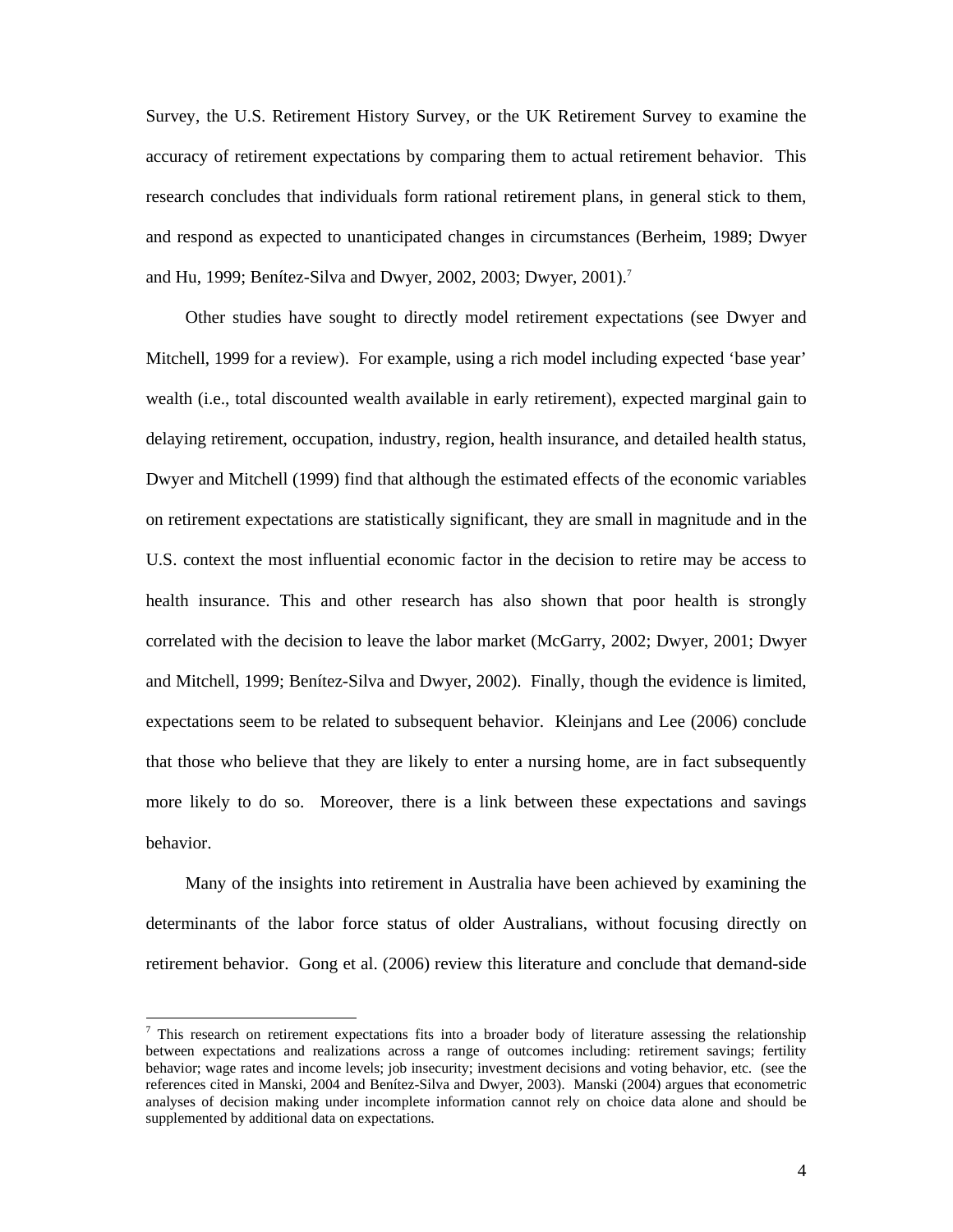factors are not the predominate driver of retirement patterns in Australia. Rather, retirement behavior is more closely linked to those factors influencing individuals' labor supply decisions. In particular, health concerns are often closely related to Australians' employment decisions. For example, in studies using HILDA data, Cai and Kalb (2004; 2005) and Wilkins (2004) find that disability or poor health is associated with a lower probability of participating in the labor market, while Gill, et al. (2005) find that Australians who retire at relatively young ages have worse mental health relative than their counterparts still in the work force. This mental health gap largely disappears by the time early retirees reach the standard retirement age, leading the authors to speculate that by deviating from an important social norm regarding the conventional retirement age, young retirees may experience psychological distress.

Retirement expectations amongst middle-aged Australians are almost certainly shaped by current institutional arrangements for providing income security to retirees. Specifically, retired Australians receive income through a combination of: 1) the Age Pension (funded from general tax revenues); 2) compulsory pension savings; and 3) other forms of voluntary savings (Gong, et al., 2006). The receipt of the Age Pension is subject to both income and asset tests. In particular, individuals who are past the retirement age (currently men over the age of 65 and women over the age of 63), but earn more than the allowable limit have their Age Pension entitlement reduced by the taper rate. The resulting high effective marginal tax rate on post-retirement age earnings creates a strong disincentive for older Australians to continue working. At the same time, a number of policy initiatives including reduced taper rates, compulsory pension programs, and favorable tax arrangements have been introduced in an effort to encourage older Australians to continue working past the standard retirement age (see Gong, et al., 2006 for a review).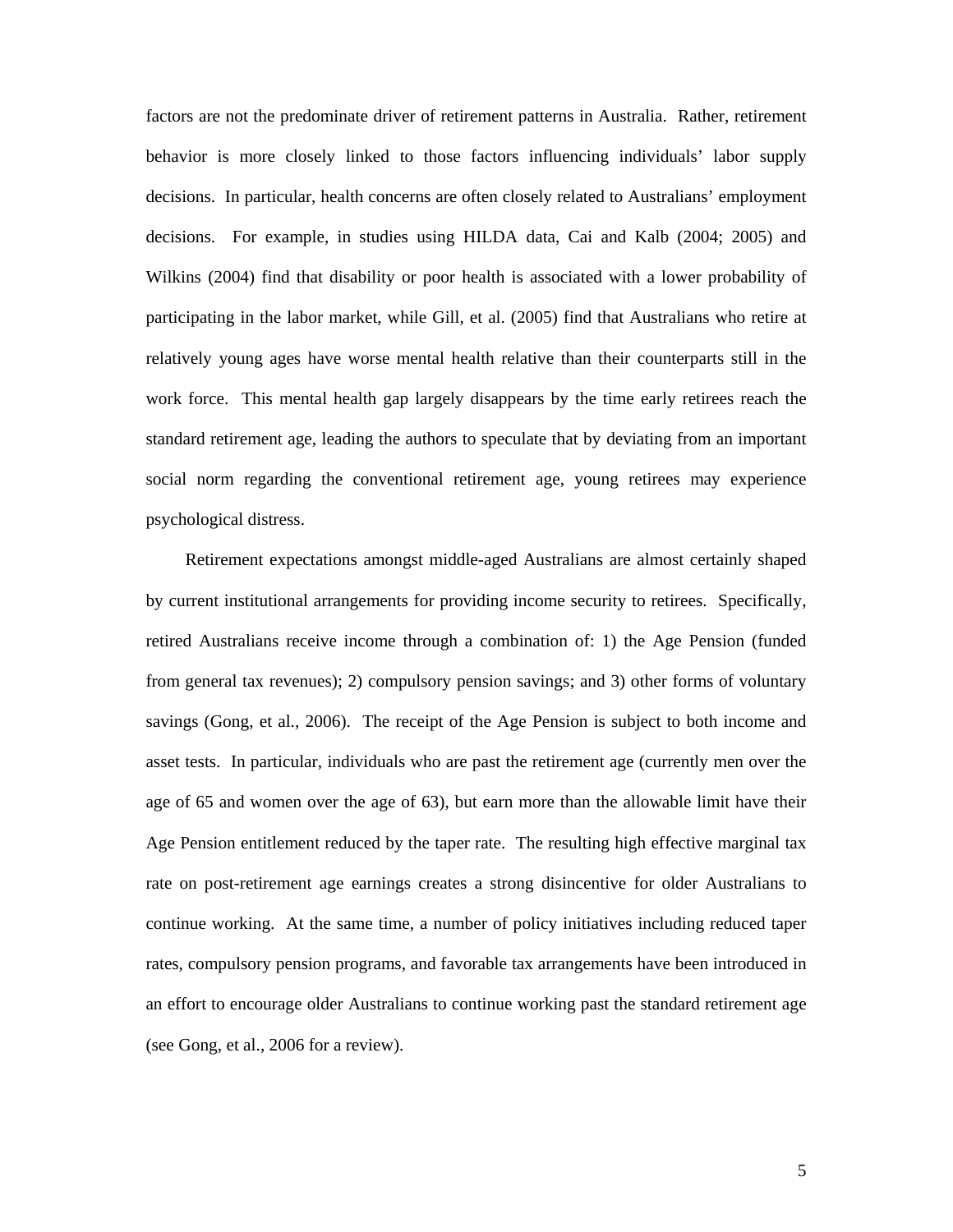#### **3. The Household Income and Labour Dynamics Survey**

We use the first three waves of the Household Income and Labour Dynamics in Australia (HILDA) survey, covering the years 2001 to 2003, to examine the retirement plans of middleaged men (aged 45 to 55) and women (aged 45 to 50) in their prime working ages. Unlike many international surveys that sample only from the population of older individuals, HILDA is a representative sample of Australians aged 15 and older. Thus, very few individuals retire during the existing waves of the survey making it not particularly useful for studying actual retirement behavior. However, HILDA does ask all individuals aged 45 and older at what age they plan to retire. Other surveys, such as the U.S. Health and Retirement Survey, ask only individuals currently in the labour force or only those employed about retirement. As partial retirement is becoming a common occurrence for older workers, it is useful to also consider individuals temporarily out of the labor force in any analysis of retirement behavior.

#### *3.1 Patterns in Actual and Expected Retirement*

-

We begin by comparing actual retirement patterns for retired men and women with the retirement expectations for those who have not yet retired from the labor market in order to put our remaining analysis in the proper perspective. The first panel of Table 1 shows the retirement status of all HILDA respondents. Approximately, 55 percent of men and women are under the age of 45 and consequently are not asked the retirement questions. Overall, one in four men (26.9 percent) are over the age of 45 and report that they have not yet retired, while  $15.8$  percent of men indicate that they have retired.<sup>8</sup> Retirement is somewhat more common among women.

#### **Table 1 here**

It is interesting to compare the actual age of retirement as reported by those individuals who have already retired with the expected age of retirement for individuals who have not yet

<sup>&</sup>lt;sup>8</sup> Note that "permanently disabled" individuals were only identified in wave 1 of the survey. Approximately, 6.1 percent of men and 4.8 percent of women reported being permanently disabled in wave 1.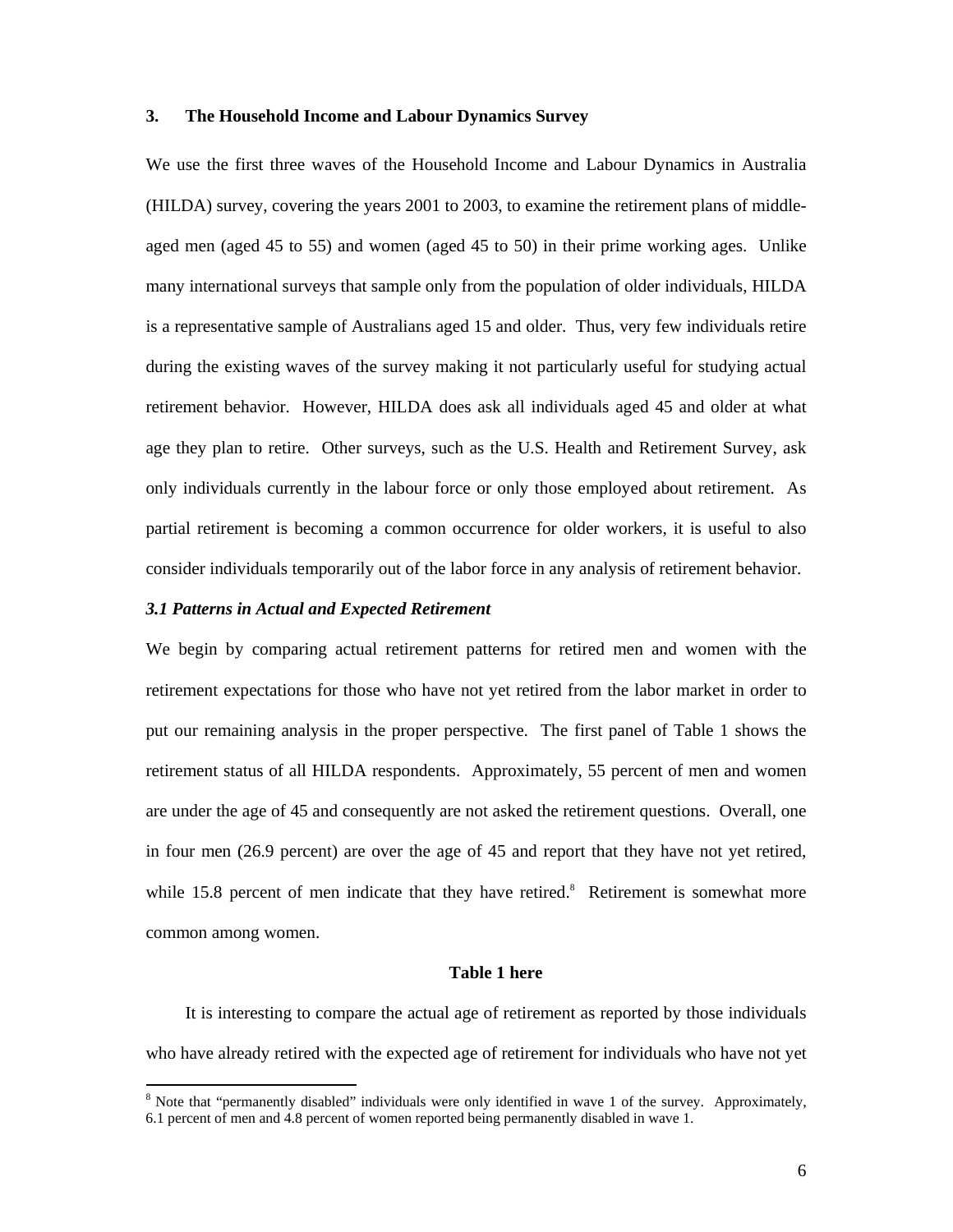retired. As the propensity to be retired is closely related to age, we need to consider the effect of sample selection on both retirement patterns and retirement expectations in those age ranges in which some – but not all – individuals have already retired. For example, the mean age at retirement across all retired men (aged 45 plus) is 59.2 years old (see panel 2). This is an underestimate of the eventual retirement age of this group of men because many of them who will eventually retire at older ages are not yet in our sample of retirees. When we focus on a cohort of men over the age of 80, in which retirement is essentially universal, we find that the actual mean age of retirement rises to 65 (see panel 3). Similarly, the expected age of retirement is overstated across the total sample of non-retirees because some individuals expecting to retire at younger ages have already left the sample. Amongst middle-aged men and women who have not yet begun to retire we find that, in wave 1, men expect to retire at age 60.9, while women expect to retire somewhat earlier at age 58.4.

Figure 1 highlights the variation at wave 1 in expected retirement ages amongst middleaged, non-retired men (aged  $45 - 55$ ) and women aged  $(45 - 50)$ ,<sup>9</sup> while Figure 2 shows the variation in actual retirement ages for older retirees. Expected retirement ages are highly clustered at five-year age intervals, i.e., at ages 55, 60, and 65. A small proportion of individuals also report expecting to retire at ages 50 and 70, however almost no one reports expecting to retire at intermediate ages. Some non-retired men (7 percent) and women (5 percent) report that they "never" expect to retire, while in wave 1 as many as one in four men and one in three women report that they "do not know" when they expect to retire. In contrast, the ages at which individuals report having retired are distributed much more continuously (see Figure 2). Although there are certainly spikes at common retirement ages, specifically ages 55, 60 and 65, many people in fact retire at intermediate ages despite their expectations.

<sup>&</sup>lt;sup>9</sup> We focus on these age ranges because the vast majority of men and women at these ages have not yet begun to retire (see Cobb-Clark and Stillman, 2005).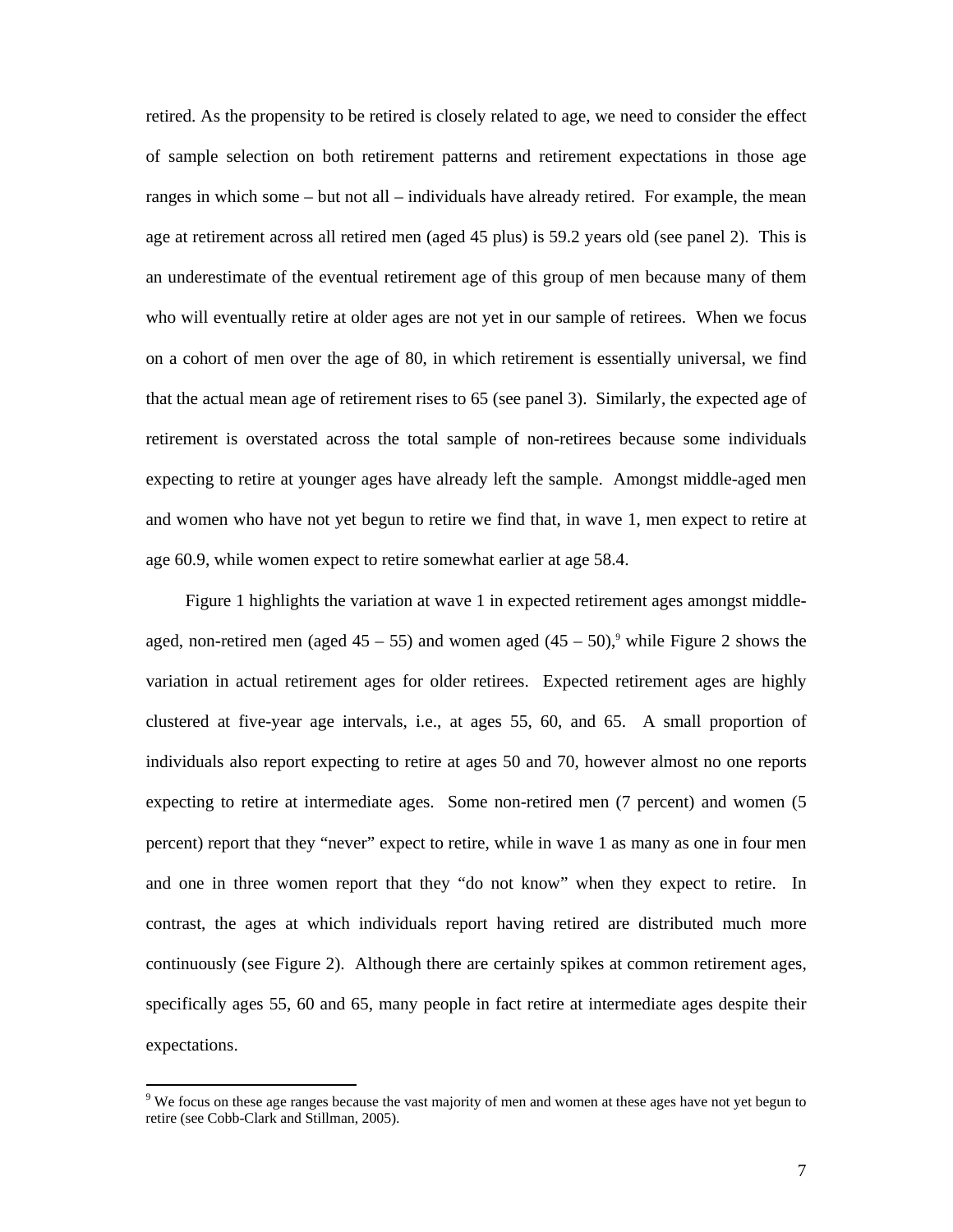#### **Figures 1 and 2 here**

Finally, using data from wave 3 of HILDA we can compare individuals' expected retirement ages to their desired retirement ages.<sup>10</sup> On average, middle-aged men report wanting to retire at age 57.5, while women would like to retire somewhat earlier at age 55.4 (see panel 5 of Table 1). Approximately one in three middle-aged Australians anticipate retiring when they would like to, while approximately 60 percent expect to retire later than they desire. Less than five percent of this age group expects to retire earlier than they would like suggesting that few people see labor market or health factors as a constraint on their continued employment.

#### **4. Understanding the Retirement Plans of Middle-Aged Australians**

Our goal is to understand the factors underlying middle-aged individuals' expectations about the age at which they will retire. Many respondents, however, do not specify the age at which they expect to retire, saying instead that they either do not know (or have not begun to plan) or that they never intend to retire. These non-numeric answers are unlikely to be random and instead convey important information about the way in which individuals are forming their retirement plans.Consequently, these answers must also be explicitly accounted for in the analysis. We approach this problem by first using this complexity to classify individuals into four subgroups whose retirement plans we believe we can interpret. We then move on to consider the retirement plans of each separate subgroup in more depth.

#### *4.1 Classifying Individuals' Retirement Plans*

-

As discussed above, we focus our analysis on men aged 45 - 55 and women aged 45 – 50 in the first year of HILDA to reduce concerns about sample selection (we refer to these individuals as middle-aged in the remainder of the paper). Information about a person's expected retirement age was collected for all individuals over age 45 in waves 1 and 3 of

 $10$  The question on desired retirement age is only asked in the special retirement supplement that is included in wave 3 of HILDA.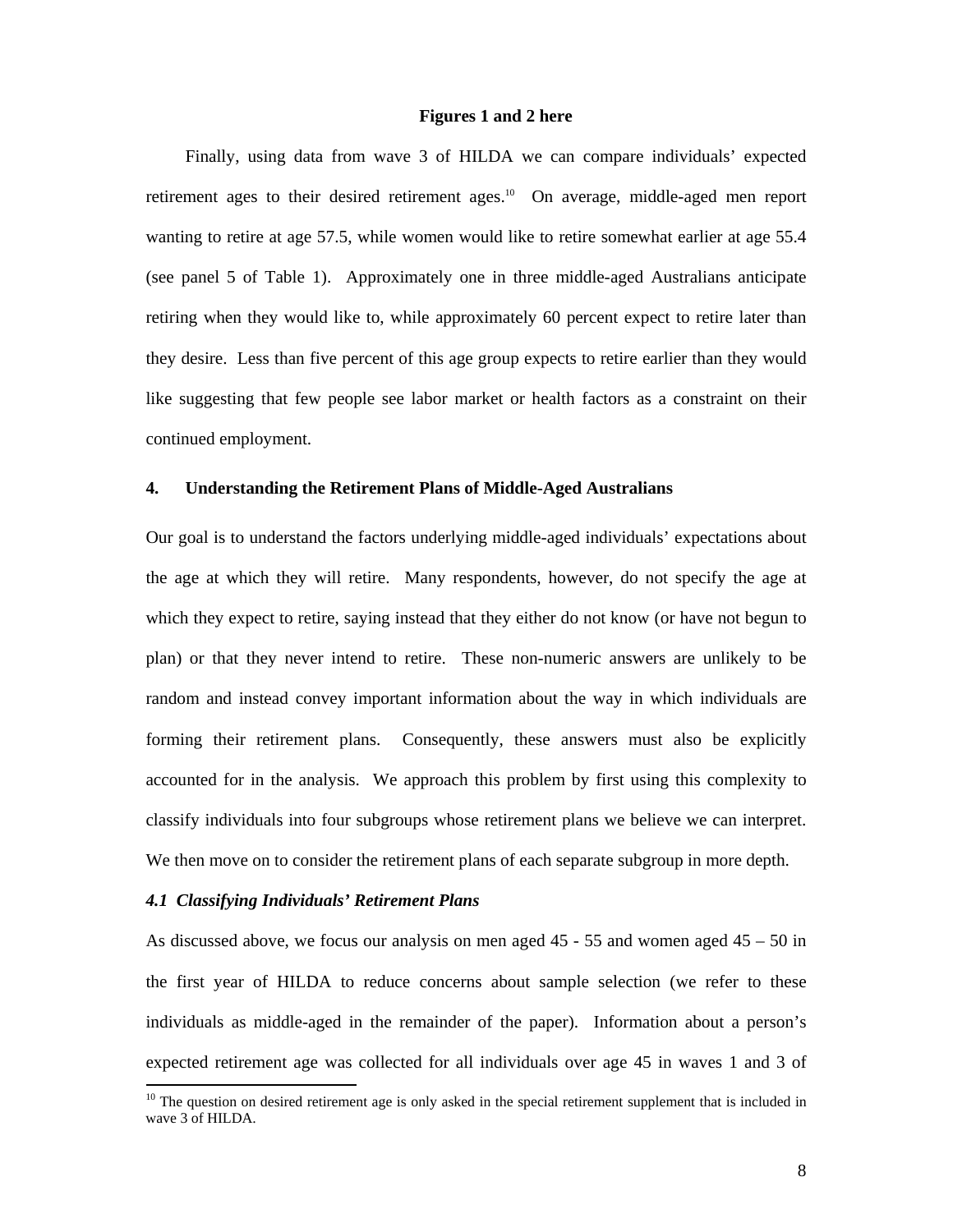HILDA. Individuals could respond to this question by: 1) reporting a specific expected retirement age; 2) saying "never"; or 3) replying "do not know".<sup>11</sup> We use the variation in responses across waves to classify individuals into different subgroups. Consequently, we drop all individuals who do not report one of these three types of responses in both waves 1 and 3.12 Finally, we drop a small number of individuals who are Aboriginal or Torres Strait Islanders, are employed as an unpaid worker in a family-owned establishment in either wave, or are missing data on key analysis variables.13 These restrictions result in a sample of 809 men and 433 women on which we focus the remainder of our analysis.

Between wave 1 and 3, there was a change in the wording of the response categories for the expected retirement age question. In wave 1, individuals could respond that they "do not know/have not started to plan" when asked about their expected retirement age, while, in wave 3, this response category was changed to simply "do not know". There is a sharp drop in the proportion of men and women reporting that they do not know when they expect to retire between these waves, which likely occurs because of this change in wording. For example, while more than one in three women report "do not know" in wave 1, this falls to one in ten in wave 3.

We use this variation in responses across waves to classify individuals into the following four subgroups: 1) those with uncertain plans (i.e., those reporting "do not know" in both waves 1 and 3); 2) those who do not plan to retire at all (i.e., those reporting "never" in both waves 1 and 3); 3) those who have delayed retirement planning (i.e., those reporting "do not know/have not started to plan" in wave 1 and something else in wave 3); and 4) those

 $11$  For obvious reasons, we drop all individuals with the remaining valid responses which include i) already retired (6.6 percent of middle-aged individuals), ii) permanently unable to work (2.9 percent), iii) never worked (0.6 percent), and iv) did not answer the question (0.8 percent).

 $12$  Thus, we drop middle-aged individuals that attrit from HILDA, as well as, those who retire between waves 1 and 3. This further reduces the sample size by approximately 25 percent.

<sup>&</sup>lt;sup>13</sup> A further 5.8 percent of individuals are dropped because of these restrictions, the majority of whom are missing household wealth data that is only collected in wave 2. A significant number of individuals are missing self-reported health status because they failed to fill-out the separate self-completion questionnaire in which this information is collected. These individuals are included in all analyses and we control for this missing information.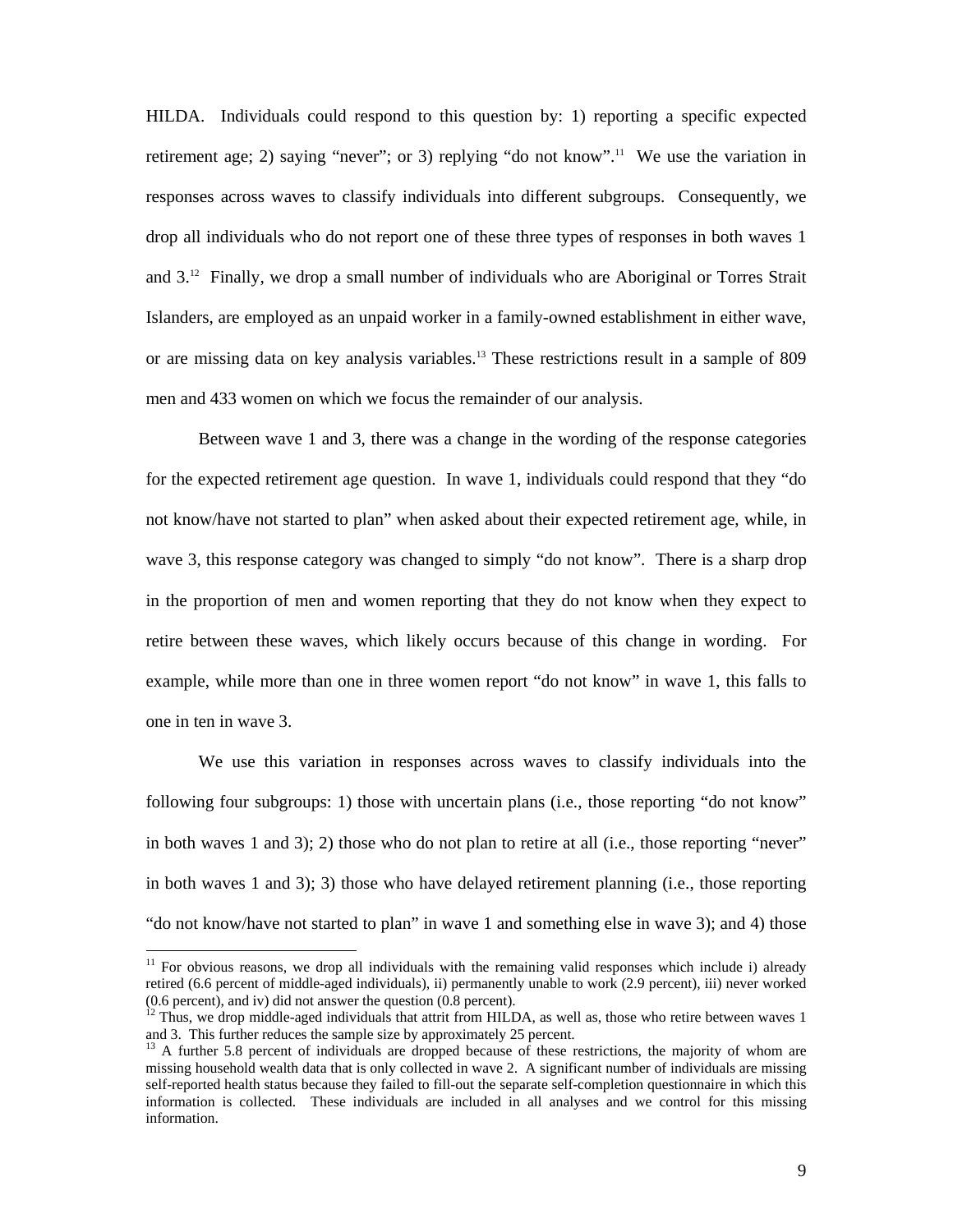with standard retirement plans (i.e., those reporting an expected age in both waves 1 and 3). These subgroups, while *ad hoc*, nonetheless seem to us to be a sensible categorization of the complex patterns of retirement expectations we observe in the underlying data.

The distribution of our sample across these four subgroups is given in Table 2. Fully two-thirds of men (67.5 percent) and more than half of women (56.8 percent) fit what we will call the standard case by reporting an expected retirement age in both waves 1 and 3. At the same time, our results indicate that many middle-aged individuals may have delayed their retirement planning. Overall, 26.6 percent of women and 17.4 percent of men change their wave 1 "do not know/have not started to plan" response when the failure to plan option is eliminated in wave 3. Uncertainty about ones retirement plans and expectations of never retiring are much less common, though almost one in ten middle-aged Australians fall into one of these two categories. Interestingly, women are approximately twice as likely as men to be uncertain about then they expect to retire (7.6 percent vs. 3.5 percent), and half as likely to expect never to retire (1.6 percent vs. 3.8 percent). Finally, approximately 7 percent of our sample cannot be classified into one of these four groups.<sup>14</sup>

#### **Table 2 here**

 In order to understand the underlying characteristics of these groups, we estimate a multinomial logit model of subgroup membership. Specifically,

$$
\Pr(Y_i = j) = \frac{e^{\beta_j x_i}}{1 + \sum_{k=1}^{j} e^{\beta_k x_i}} \quad \text{for } j = 1, 2, ..., 4
$$
 (1)

where  $Pr(Y = i)$  is the probability that individual *i* belongs to subgroup *j* and the four subgroups are defined as above. Moreover,  $x_i$  is a vector of factors assumed to be related to an individual's retirement plans including demographic characteristics (age, gender, foreign-

<sup>&</sup>lt;sup>14</sup> This includes individuals who responded "never" in one wave and reported either an age or said "do not know" in the other wave as well as those who gave an age in wave 1 and said "do not know" in wave 3. These individuals are excluded from the following subgroup analysis.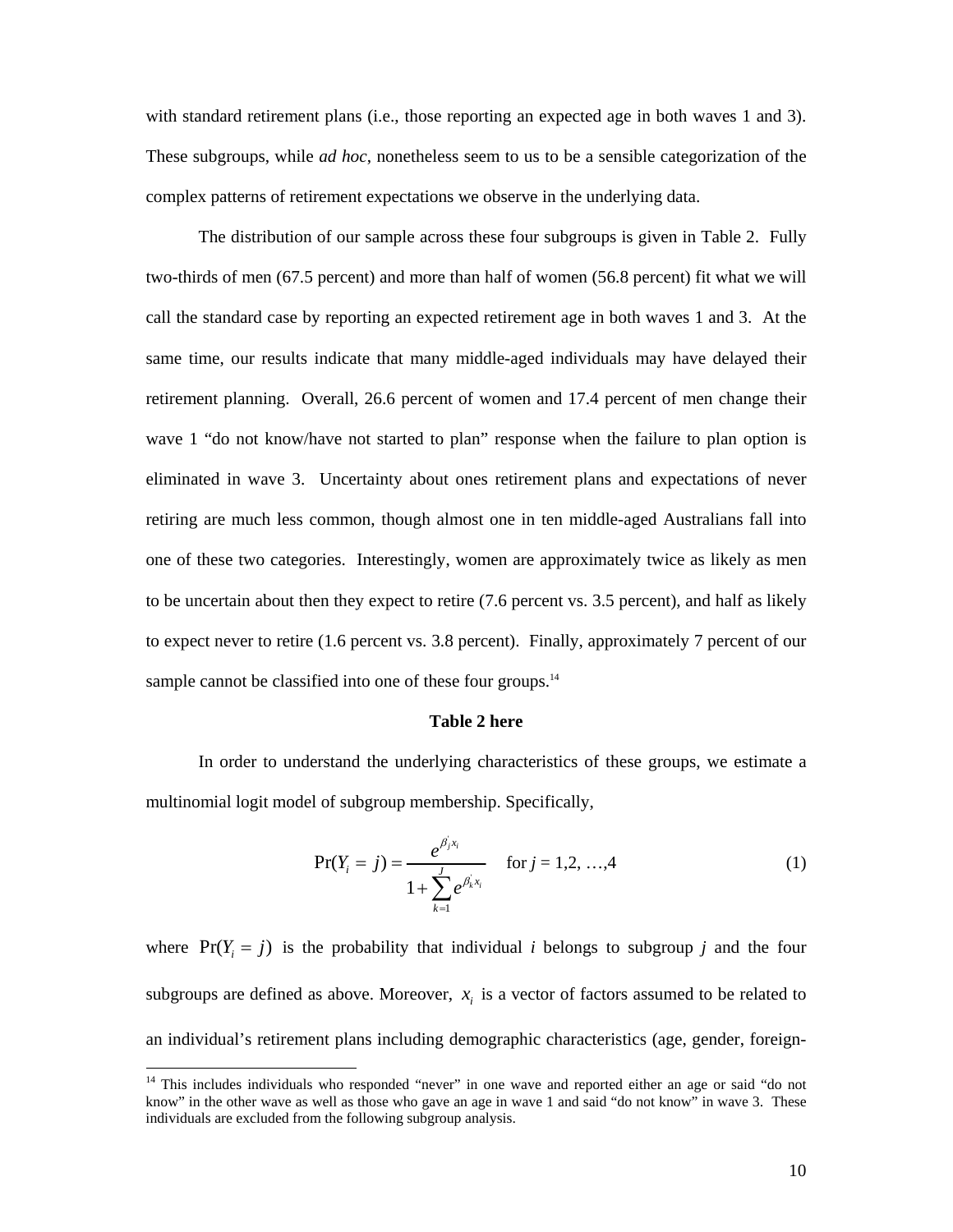born status),<sup>15</sup> education,<sup>16</sup> family situation (marital status and household composition),<sup>17</sup> labor market position,<sup>18</sup> self-assessed health status,<sup>19</sup> household income,<sup>20</sup> and wealth (home equity, household net worth, pension wealth)<sup>21</sup> and  $\beta_i$  are vectors of parameters to be estimated. These factors are all measured in wave 1 of HILDA except for household wealth which, as noted, is only collected in wave  $2<sup>22</sup>$  We also include a series of indicator variables to control for metropolitan area and urban/rural status, but do not report the coefficients for these variables. Unconditional marginal effects along with the associated standard errors for these marginal effects are reported in Table 3.

Unfortunately, small sample sizes preclude estimating the model separately for men and women. Controlling for gender, however, we find that women are 3.5 percentage points more likely than otherwise similar men to be uncertain about the age at which they expect to retire and they are 8.1 percentage points more likely to have not yet begun to plan for retirement. Together, these results point to a great deal of uncertainty in women's retirement planning, which is perhaps not surprising given the complexity of women's labor supply decisions more generally.

#### **Table 3 here**

<sup>&</sup>lt;sup>15</sup> Age is entered linearly because of the small age range examined in this paper. Foreign-born status is controlled for by an indicator variable equalling one for respondents born in an English speaking country other than Australia and an indicator variable equalling one for individuals born in a non-English speaking country.

<sup>&</sup>lt;sup>16</sup> We include a series of indicator variables for finishing high school, having a vocational certificate, and having a college degree, with the excluded group being individuals with less than 12 years of education.

<sup>&</sup>lt;sup>17</sup> We control for whether an individual is currently married or cohabitating, whether this relationship has been ongoing for 0-10, 10-25, or more than 25 years as well as for the number of individuals aged 0-15, 16-20 and 21 plus in the household.

<sup>&</sup>lt;sup>18</sup> We control for whether an individual is self-employed or not currently employed. The default category is wage/salary employees.

<sup>&</sup>lt;sup>19</sup> Individuals reported their self-assessed health on a five-point scale. We combine the lowest two categories (poor and fair) and then include a dummy variable for each group (good, average, fair/poor), excluding excellent health. We also include an indicator variable for whether an individual failed to respond to this question.  $20$ <sup>20</sup> This includes income from all sources and is in real 2001 Australian dollars.

 $21$  These are all measured in the comprehensive wealth supplement included in wave 2. These are continuous variables measured in real 2001 Australian dollars. "Do not know" is a valid response for pension wealth and we include an indicator variable for this response setting pension wealth to zero. Net worth exclusive of housing equity and pension wealth is controlled for in the regression model.

 $22$  Appendix table 1 reports summary statistics for all of the variables included in this analysis separately for individuals in the four well-defined subgroups as well as those who are unclassified.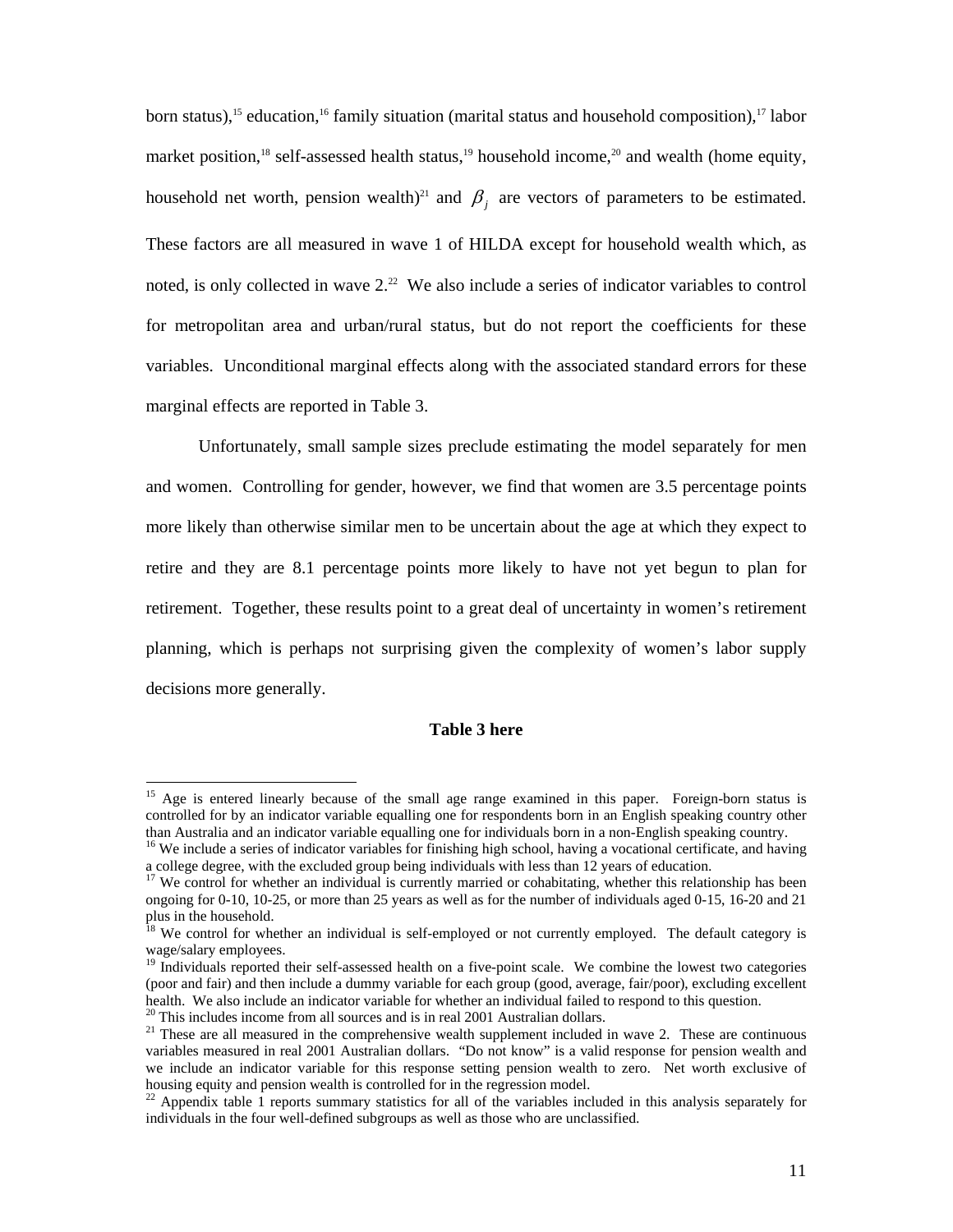Other demographic and human capital characteristics are less closely related to whether or not individuals have begun to plan for retirement and, if so, what form those plans take. Specifically, neither education nor age is closely related to an individual's subgroup membership. The failure of age to predict the nature of individuals' expectations regarding retirement is not surprising given the relative youth and limited age range of the men and women in our sample. A fuller understanding of the effect of age on retirement planning will require more waves of HILDA in which we can begin to observe the completed retirement behavior of more cohorts of Australians. The lack of a relationship between education and retirement expectations is more surprising and seems to suggest that education matters only indirectly through its effects on labor market status, income, and wealth position.

 At the same time, immigrants from English-speaking backgrounds are much more likely (12.6 percentage points) to be uncertain about the age at which they expect to retire and much less likely (13.2 percentage points) to be formulating standard retirement plans. Immigrants from non-English-speaking backgrounds are also less likely (7.8 percentage points) to be formulating standard retirement plans, and are more to expect to never retire. Thus, foreign-born status has large and direct effects on individuals' expectations regarding retirement. Additional research on the actual retirement behavior of immigrants would be useful in understanding the extent to which these expectations are likely to reflect differences in eventual retirement behavior.

 Although the number and age structure of children in the household are not related to retirement planning, there are substantial differences in the retirement expectations of individuals in single- and couple-headed households. Specifically, married or cohabiting individuals are much more likely (11.1 percentage points) to have specific expectations regarding the age at which they will retire. They are much less likely to have failed to begin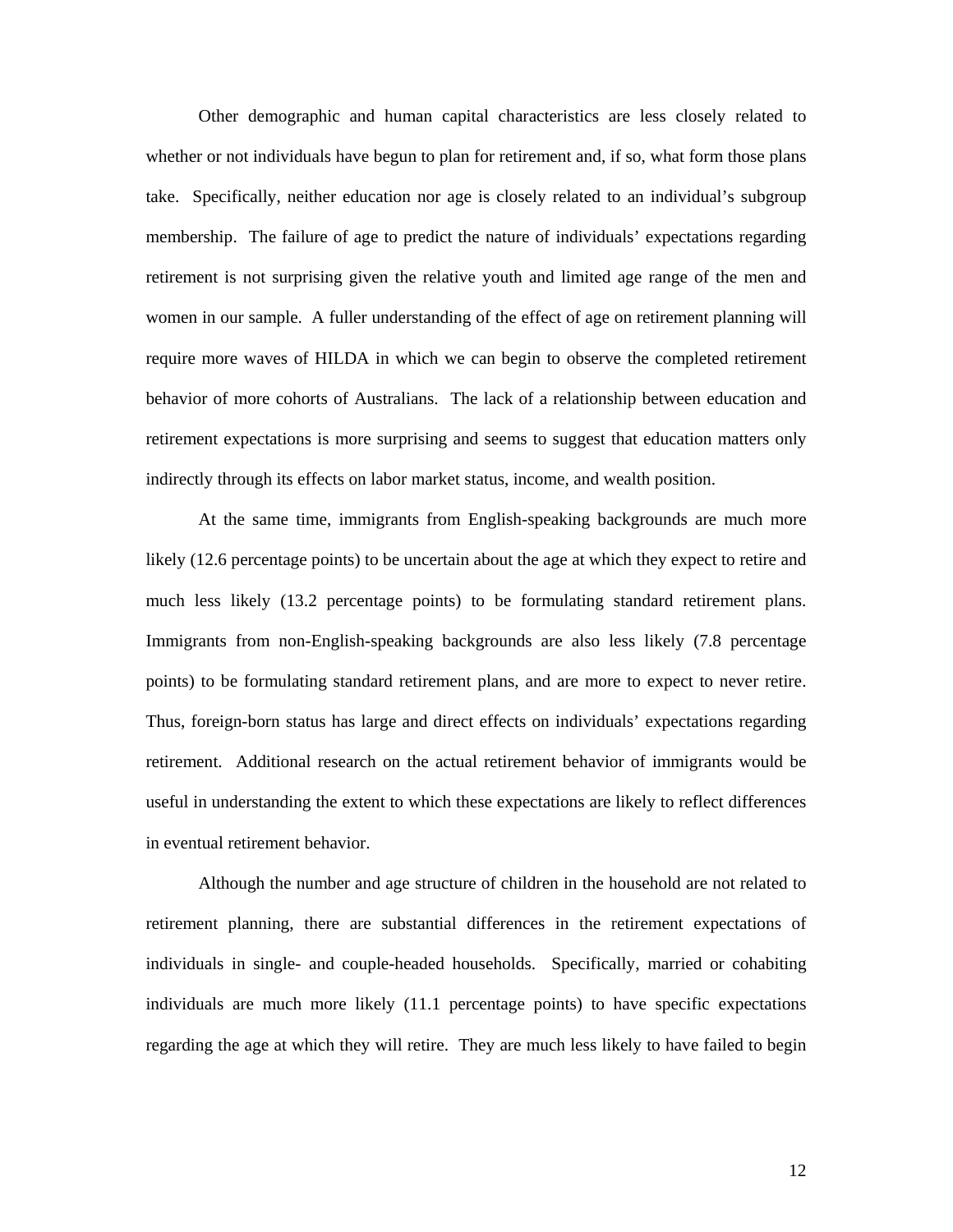planning for retirement or to expect to never retire. Interestingly, the effects of being in a couple do not depend on the length of the relationship.

 Although Dwyer and Mitchell (1999) find that among HRS respondents in the United States poor health is associated with earlier retirement plans, we find no evidence that the way in which middle-aged Australians are forming their retirement plans depends on their health status. In particular, those who say they are in excellent health are just as likely as those in fair/poor health to be to have failed to plan, to be uncertain about their plans, or to expect to never retire. A number of things might explain these differences. First, the HRS is a sample of much older individuals for whom health issues may be generally more pressing. Second, the Australian public health system implies that continued employment is not a prerequisite for access to health care as is so often the case in the United States. Finally, the analysis here considers broad forms of retirement plans, but does not specifically address the question of whether ones health status is related to an expectation of retiring at a younger or an older age. When the age at which one expects to retire is also explicitly considered, there is some evidence that Australians in better health expect to retire earlier (Cobb-Clark and Stillman, 2005).

 Retirement expectations, on the other hand, are strongly related to current labor market position. Middle-aged Australians who are either not employed or are self-employed are approximately 50 percent more likely to have delayed their retirement planning and are about 70 percent more likely to be uncertain about their retirement expectations. Wage and salary workers, on the other hand, are much more likely to have formed expectations about the age at which they will leave the labor market. At the same time, the age at which individuals expect to retire is not related to current household income. Thus, anticipating the age at which one will leave the labor market may be easier for workers in jobs with welldefined pension benefits and standard retirement ages. Consistent with Disney and Tanner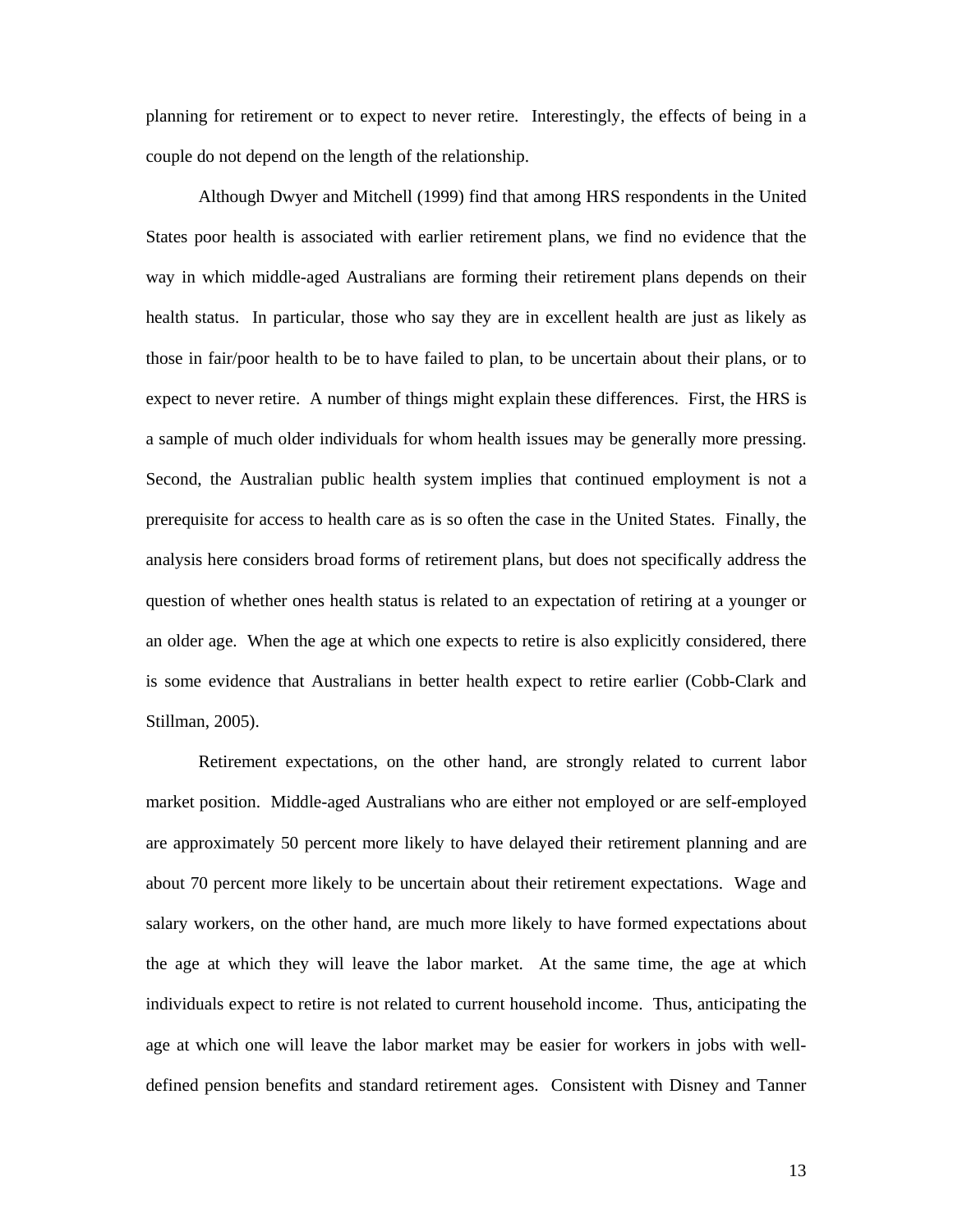(1999), middle-aged individuals who report that they do not know when they expect to retire do appear to experience greater uncertainty in their retirement planning.

 Real household net worth (net of pension and housing wealth) is related to retirement expectations, with higher net worth associated with a higher probability of failing to plan for retirement and a correspondingly lower probability of consistently reporting an expected retirement age. However, the effects are fairly small, with a \$100,000 increase in net worth resulting in a 3.6 percent increase in the probability of failing to plan and a 1.2 percent reduction in the probability of consistently forming retirement expectations. Retirement expectations are more closely related to real pension wealth, with higher pension wealth associated with an increased probability of forming standard retirement expectations.

#### *4.2 Understanding the Nature of "Uncertain", "Never", "Delayed", and "Standard" Retirement Plans*

While the above analysis highlights the characteristics that predict membership in our four retirement subgroups, it tells us little about how the nature of retirement plans themselves might differ across groups. Specifically, do some people expect to keep working forever because they enjoy their jobs or because they feel they cannot afford to stop? What leads some middle-aged individuals to delay retirement planning?

 We turn now to comparing the retirement plans of individuals in different subgroups in more depth. In particular, we assess individuals' retirement goals, as well as, their expectations. We also consider individuals' current savings habits and attitudes towards risk. In Table 4, we report summary statistics for each subgroup, as well as, p-values from Waldtests for significant differences between the mean or pattern of responses for each subgroup relative to the standard retirement plan case given in column 4.<sup>23</sup>

<sup>&</sup>lt;sup>23</sup> These Wald-tests are estimated from either a linear regression model for continuous outcomes or an ordered probit model for ordered outcomes controlling only for subgroup membership. For the continuous outcomes, this is equivalent to a paired t-test. Where available, data is used from both wave 1 and wave 3 and the test is adjusted for individual specific heteroskedastic of unknown form.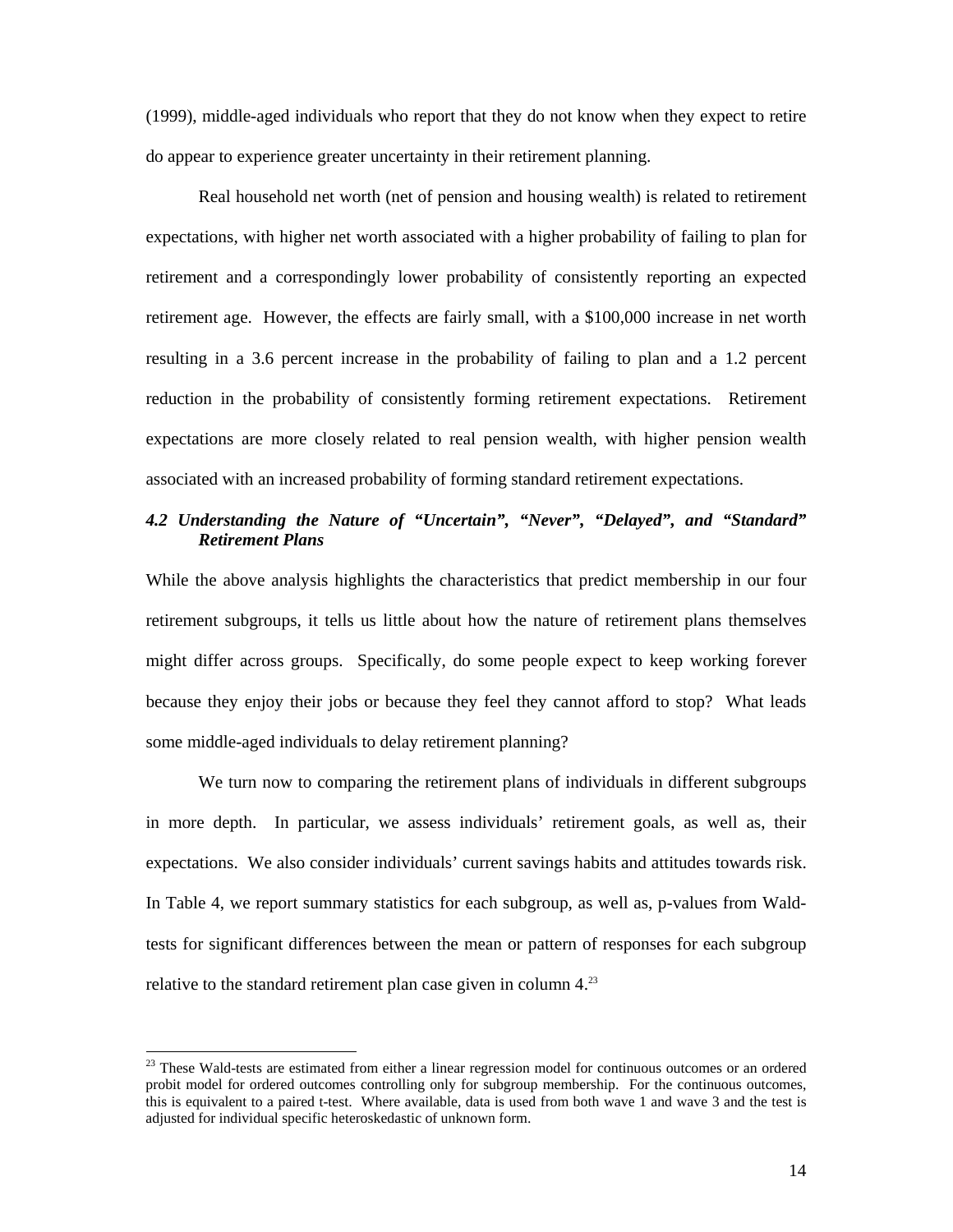#### **Table 4 here**

 More than half of middle-aged individuals with no plans to retire expect to be in paid work after the age of 65, and almost one-quarter expect to be in the labor force after the age of 75. Thus, the anticipated employment rate of this group at age 65 is approximately double that of other groups, and at age 75 is approximately five times higher than that of other individuals. Although men and women who have delayed retirement planning or who have uncertain retirement plans are also more likely than those with standard retirement plans to expect to continue working into old age, the differences – though generally significant – are not as dramatic. Approximately thirty percent of those with uncertain retirement plans and one-quarter of those who have delayed planning expect to continue working after age 65 in comparison with 21.2 percent of those who have standard retirement plans.

 These differences are particularly striking in light of the fact that the age at which individuals would like to retire does not differ significantly across groups. Irrespective of the type of retirement plans they are formulating, middle-aged Australians consistently report wanting to retire between the ages of 57 and 58, on average. Those who expect to never retire, for example, also say that they would like to leave the labor market when they reach 57.2 years old. A substantial number of these individuals, however, anticipate that they will be working fully two decades longer than they would like to be.

 Interestingly, retirement planning is not significantly related to one's job satisfaction. Individuals who are uncertain about their retirement plans or who never expect to retire are not significantly happier in their jobs than are the majority of middle-aged individuals who are forming standard retirement plans. Moreover, the level of satisfaction with ones finances is lower amongst these individuals than amongst those planning to retire at standard ages. Although those expecting to never retire are significantly more satisfied with their health, those who have delayed their retirement planning have significantly lower levels of health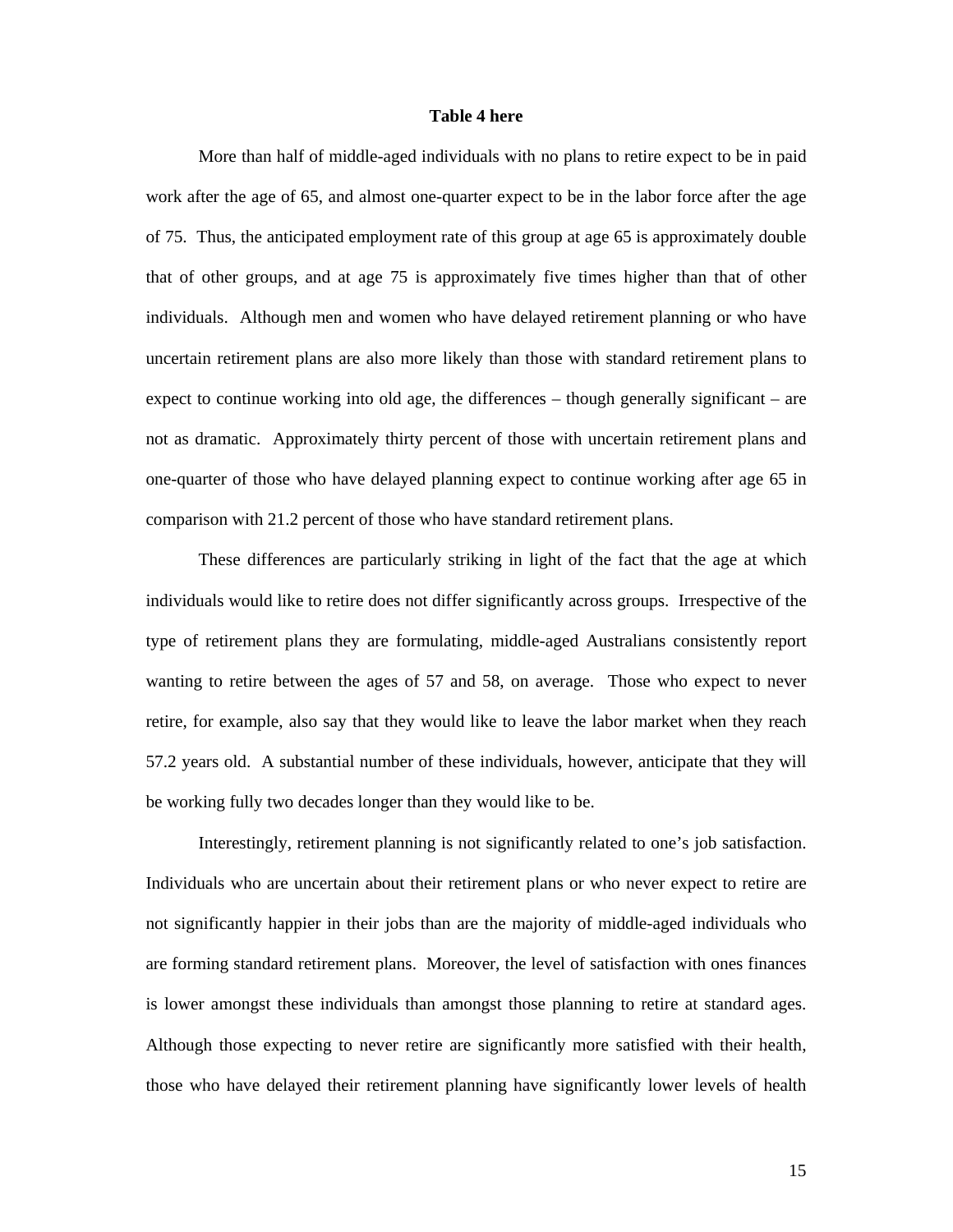satisfaction, as well as, lower life satisfaction, more generally. Thus, our results imply that delays in retirement planning, uncertainty about the retirement process, and the anticipation of never retiring are not, in general, due to higher levels of job, financial, health or life satisfaction that might serve to reduce the impetus for standard retirement planning.

 Middle-aged individuals who are uncertain about when they expect to retire are more likely to be spending more than their income and are less likely to be saving regularly than are individuals forming standard retirement plans. Those facing uncertain retirement plans are also more likely to find next week – rather than ten years ahead – to be the most important period when making their savings and spending decisions. Although there are no significant differences in the savings habits of individuals who have delayed retirement planning or who expect to never retire, the savings and spending goals of these groups are significantly more short-term than are those of respondents with standard retirement plans. Clearly, the ability to form consistent expectations about ones future retirement age is related to regular savings habits and long-range savings goals.

 Given these differences, it is perhaps not surprising that the main source of retirement funding also differs across subgroups. More than one-third of those with uncertain plans or who never expect to retire anticipate that their main source of retirement income will be either an age, service or widow pension. In contrast, only 20.3 percent of individuals with standard retirement plans anticipate being mainly reliant on these forms of income. More than half report that their main source of income will come from a pension.

 Optimism about the adequacy of retirement income is remarkably consistent across groups despite differences in its source. Two-thirds of middle-aged individuals with standard retirement plans believe that their retirement income will be sufficient or more than sufficient to maintain their current living standard. Levels of optimism are equally high amongst those who are uncertain about their retirement plans, and only slightly lower (61.2 percent)

16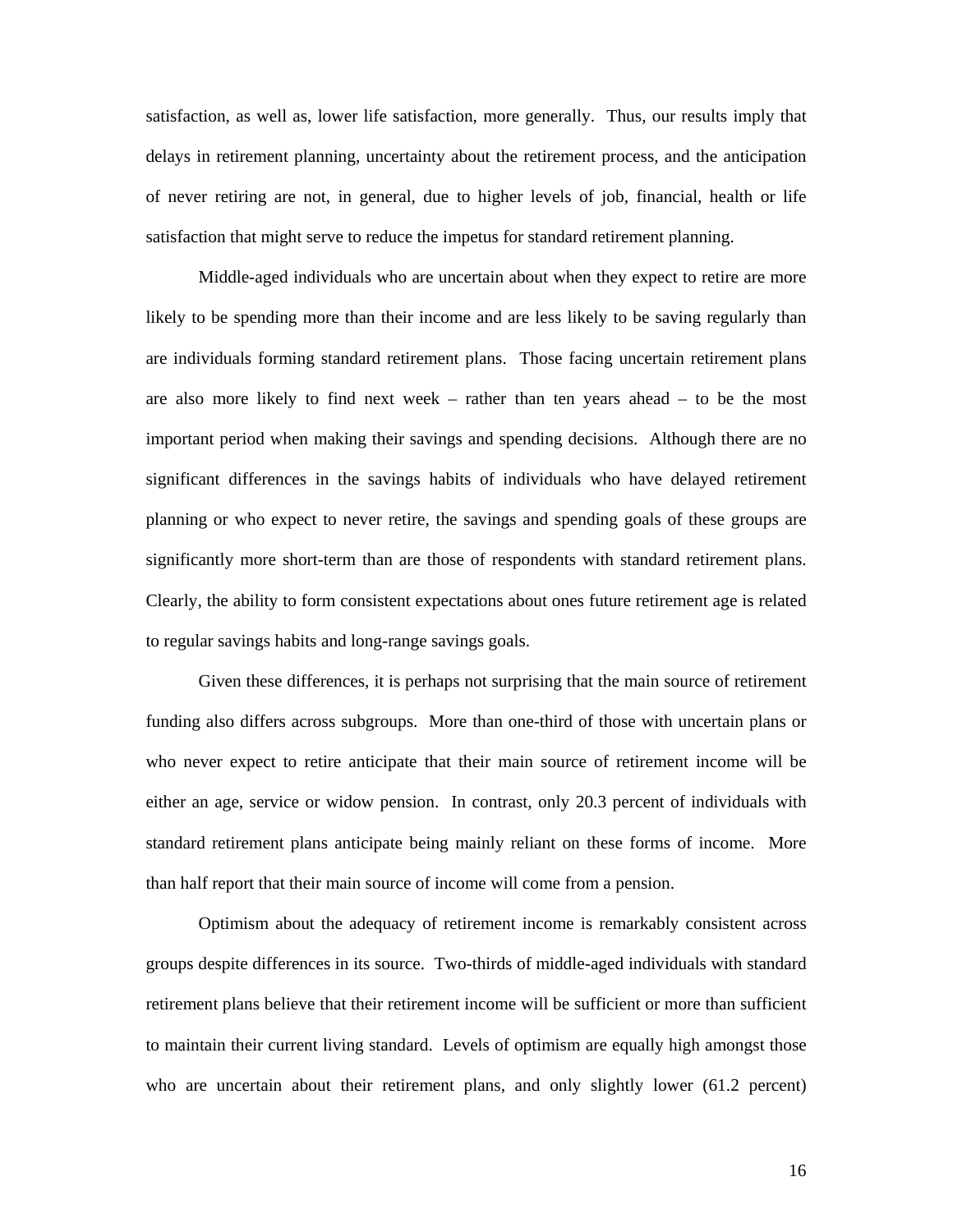amongst those who have not yet begun to plan their retirement. Only those expecting to never retire are noticeably more pessimistic with fully 78.6 percent saying that they believe that their retirement income will not be enough to maintain current living standards.

On the face of it, the level of optimism amongst some groups is somewhat surprising. Those who are uncertain about their retirement plans are nonetheless quite optimistic that their retirement income will be enough to prevent a fall in living standards despite the fact that they in general do not save regularly have only short-term savings goals and expect to be relatively dependent on a government pension in retirement. One possibility is that these individuals do not anticipate (or do not require) a particularly high standard of living in old age. Alternatively, individuals may be uninformed about the resources necessary to maintain their current standard of living after retirement.

#### *4.3 The Effect of Demographic, Health and Job Shocks on Retirement Expectations*

Despite the complexities inherent in retirement planning, the vast majority of middle-aged individuals do appear to be formulating standard retirement plans. In particular, fully 67.5 percent of men (aged  $45 - 55$ ) and  $56.8$  percent of women (aged  $45 - 50$ ) reported an expected retirement age in both waves 1 and 3 of HILDA. Consequently, it is useful to examine how the retirement plans of these individuals change over time in response to changes in economic circumstances.

Specifically, let the expected retirement age of individual *i* in wave  $t(A_i)$  be given by

$$
A_{it} = a_t + x_{it}b_t + \gamma_i + \varepsilon_{it} \tag{2}
$$

where  $x_{it}$  is a vector of time-varying characteristics affecting expectations regarding retirement,  $\gamma_i$  captures both observed and unobserved time-invariant effects, and  $\varepsilon_i$  is a random error term. Formulating this model in first differences results in

$$
\Delta A_i = A_{i3} - A_{i1} = \alpha + \Delta x_i \beta + n_i \tag{3}
$$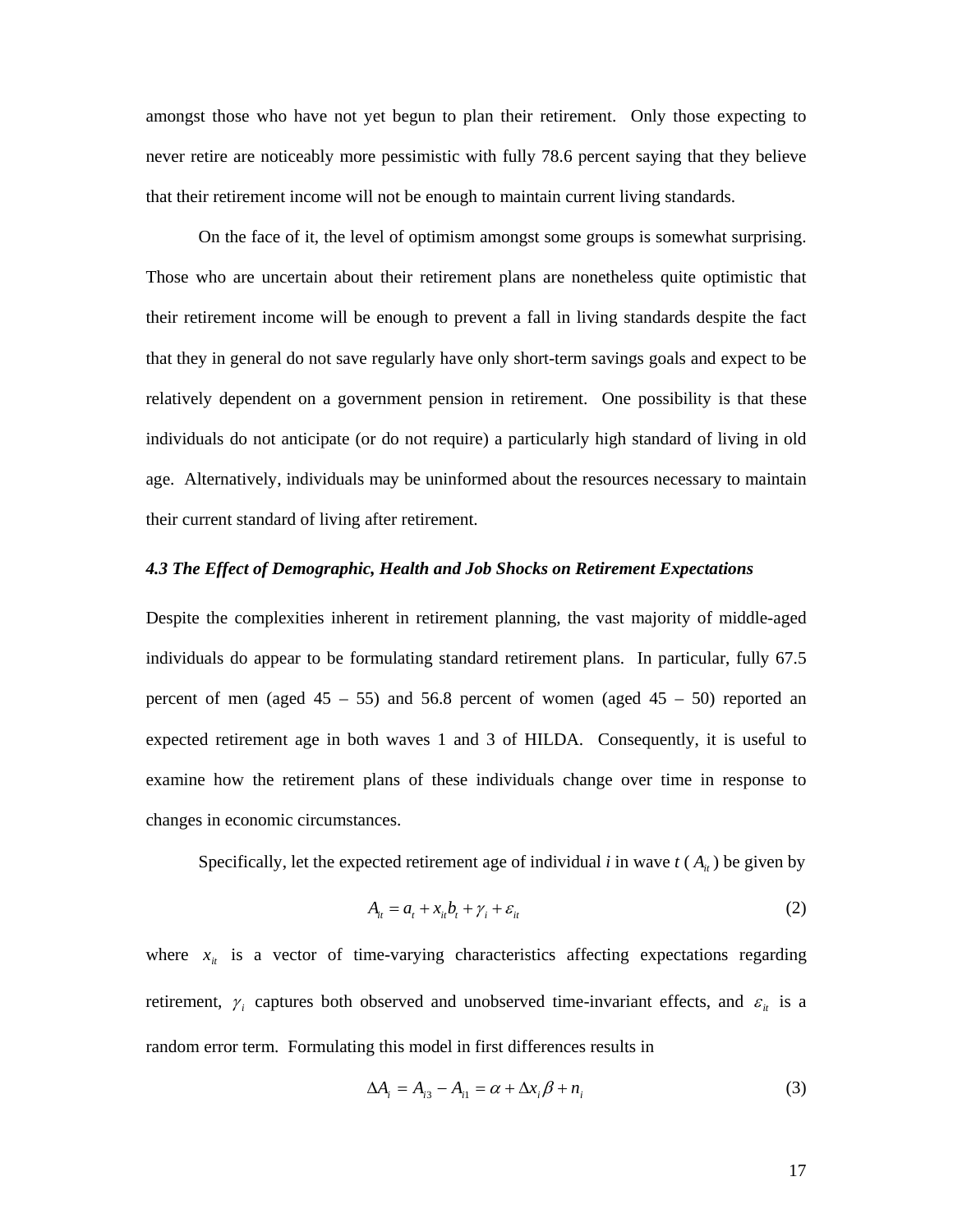where  $\Delta x_i = x_{i3} - x_{i1}$  is the change in individual *i*'s economic circumstances – in particular, in marital status, number of children, employment status,<sup>24</sup> health status,<sup>25</sup> household income, and household location<sup>26</sup> between waves 1 and 3,  $\alpha = a_3 - a_1$ ,  $\beta$  is a vector of parameters to be estimated and  $\eta_i$  is a random error term.<sup>27</sup> Equation (3) is estimated using the subsample of individuals who reported expected retirement ages in both waves 1 and 3. Estimation results (OLS coefficients and associated standard errors) are presented in Table 5.

The expected age of retirement amongst middle-aged men and women formulating standard retirement plans increased by just under 1.5 years on average in the two-year period between waves 1 and 3 (Table 5). Men's retirement plans are more sensitive to labor market shocks, while women appear to alter their expectations regarding retirement in response to negative health shocks that they – or their partners – have experienced. In particular, men who were fired or made redundant in this period respond by increasing their expected retirement age by 1.4 years on average. This is inconsistent with the international literature suggesting that displaced workers in the United States retire at substantially higher rates than non-displaced workers (Chan and Stevens, 2002). Chan and Stevens (2002) argue that an increased propensity to retire following displacement occurs because the gain in pension wealth from continued employment falls following displacement.<sup>28</sup> Institutional differences between Australia and the United States in labor market opportunities or benefits for

 $24$  We attempt to isolate exogenous changes in employment status by only including a measure of whether an individual reports in wave 3 being fired or made redundant since the first wave. If the individual is married or cohabitating, we also include controls for whether an individual's partner has been fired or made redundant or has changed retirement status in a second specification. We find similar results if we instead control for changes in actual employment status.

<sup>&</sup>lt;sup>25</sup> We account for the ordered nature of the self-assessed health status variables by controlling for whether an individual's health status has improved or has declined between waves. We also include a separate indicator variable for whether their health status is missing in either wave. In the second specification, additional control variables are added for these same changes in partner's health status for married/cohabiting individuals.

<sup>&</sup>lt;sup>26</sup> To simplify interpretation, we control for whether the household has moved to a new metropolitan area or changed urban/rural status.

 $27$  This model is consistent with preliminary estimation that showed that baseline characteristics are generally unrelated to changes in retirement expectations over time.

 $2<sup>8</sup>$  At the same time, they note that employment barriers, high search costs, or other barriers to reemployment may also be important explanations for the patterns they observe.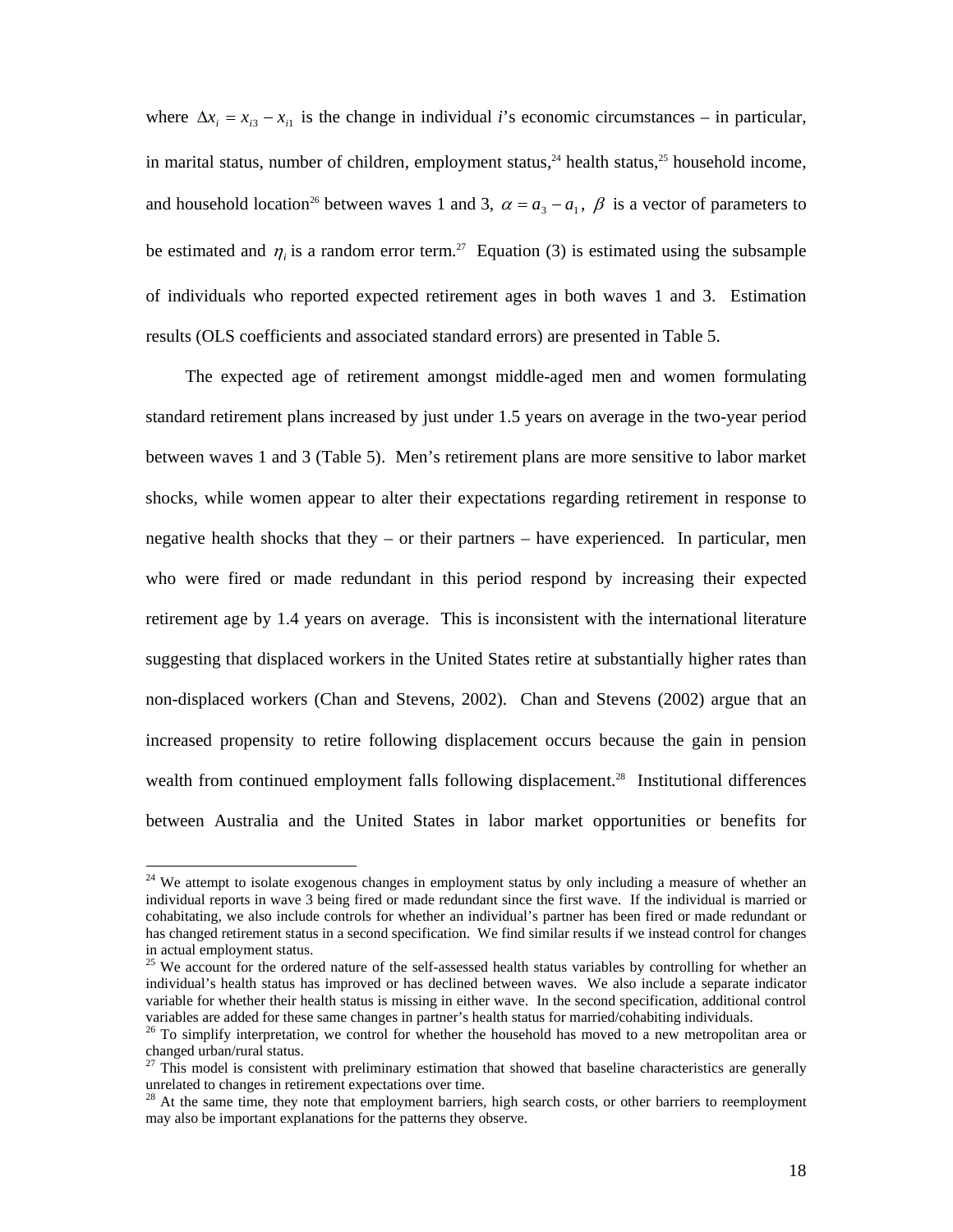displaced workers may lead displaced Australian men to expect to prolong rather than shorten their working lives. Positive income changes also result in a significant delay in Australian men's expected retirement age, although the effect is small in magnitude. At the same time, men do not adjust their retirement plans in response to health shocks or to changes in household structure.

#### **Table 5 Here**

Women's retirement plans, on the other hand, are much more closely linked to their health and that of their partners. Relative to women whose health status does not change, middle-aged women who report a decline in their health between waves 1 and 3 bring forward their expected retirement age by an average of 1.9 years. This effect is almost identical to the way in which women change their retirement plans when their partners – rather than themselves – experience worsening health. Middle-aged women may modify their employment plans in anticipation of the need to provide care for their partners. At the same time, women whose partners experience an improvement in their health also decrease the age at which they expect to retire by more than three years. Overall, these results are consistent with the international literature which suggests that changes in health status are very important in triggering changes in both expected and actual employment behavior (Dwyer, 2001; Anderson, et al, 1986).

#### **5. Conclusions**

This paper uses the first three waves of the Household, Income and Labor Dynamics in Australia (HILDA) data to survey to examine the retirement plans of middle-aged men (aged 45–55) and women (aged 45–50). Most individuals will gradually transition to retirement and understanding how workers formulate their expectations about retirement allows us to assess whether or not this transition process reflects voluntary or involuntary behavior. Moreover, there are likely to be costs associated with "not getting it right" and retirees who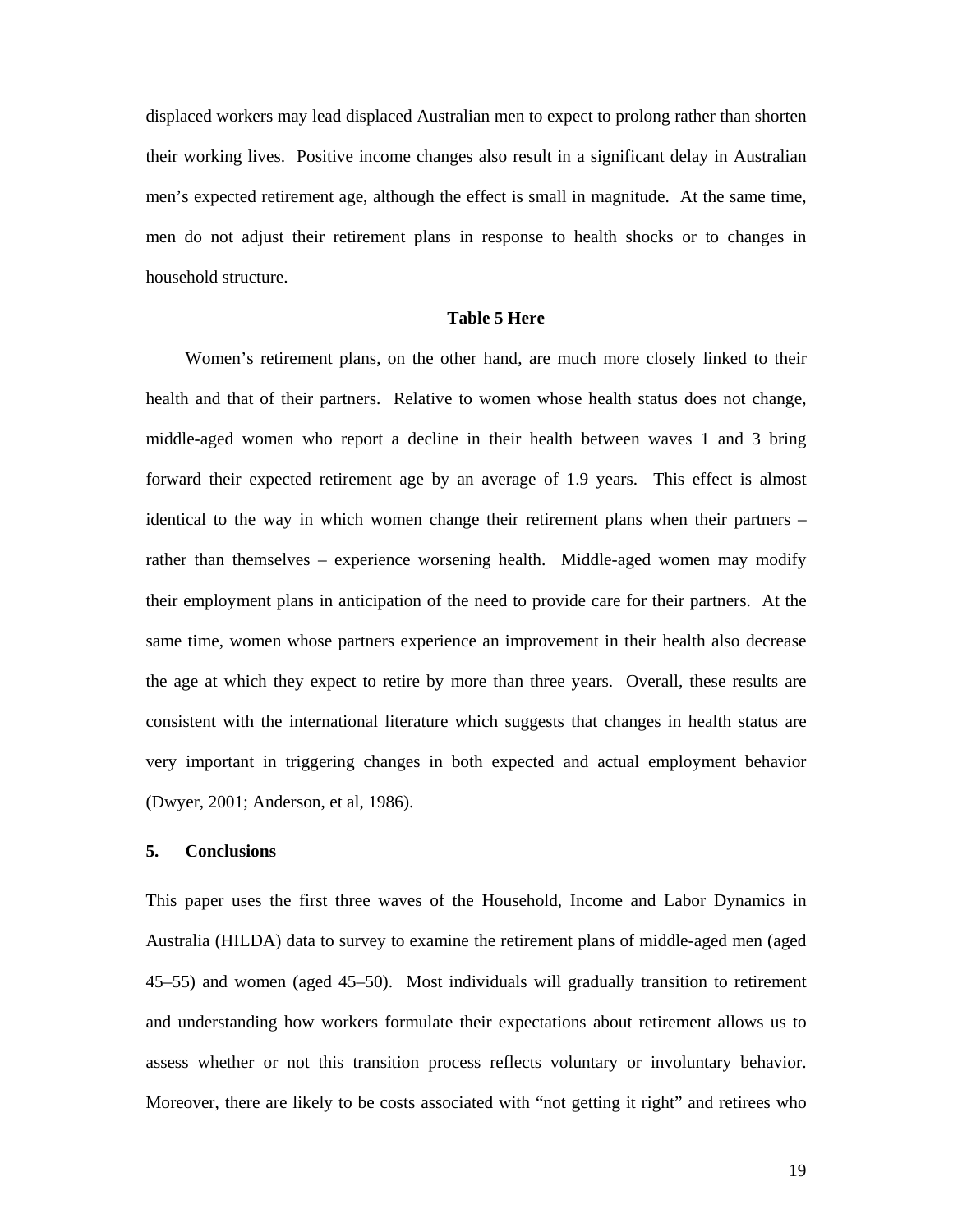plan to retire will most likely be financially better off than those who retire unexpectedly (Dwyer, 2001).

Despite the importance of the issue, there are methodological challenges in analyzing individuals' subjective expectations about retirement. Retirement is a complex process that often takes place decades into the future. Not surprisingly, many individuals have difficulty articulating their expectations about their retirement plans. Non-random non-response generates data that are hard to interpret and difficult to analyze. Our approach to this problem is to use the underlying complexity in the data to categorize respondents into four separate groups with retirement plans we believe we can interpret. This allows us to assess the factors predicting the type of retirement plan each individual has and to develop a deeper understanding of how retirement plans differ across groups.

Our results indicate that approximately two-thirds of men and more than half of women appear to be making standard retirement plans. At the same time, more than one in five middle-aged individuals seem to have delayed their retirement planning and approximately one in ten either do not know when they expect to retire or expect to never retire. Retirement plans are closely related to current labor market position. Specifically, formulating expectations about the age at which one will leave the labor market may be easier for workers in jobs with well-defined pension benefits and standard retirement ages. Moreover, those who report that they do not know when they expect to retire do in fact appear to be face greater uncertainty in their retirement planning, while concerns about the adequacy of ones retirement income seem to result in some individuals expecting to be employed forever. Finally, men alter their retirement plans in response to being made redundant, while women are more sensitive to their own and their partners' health changes.

This research leaves open a number of important issues for the future. In particular, we know very little about the particular challenges that women face in making retirement

20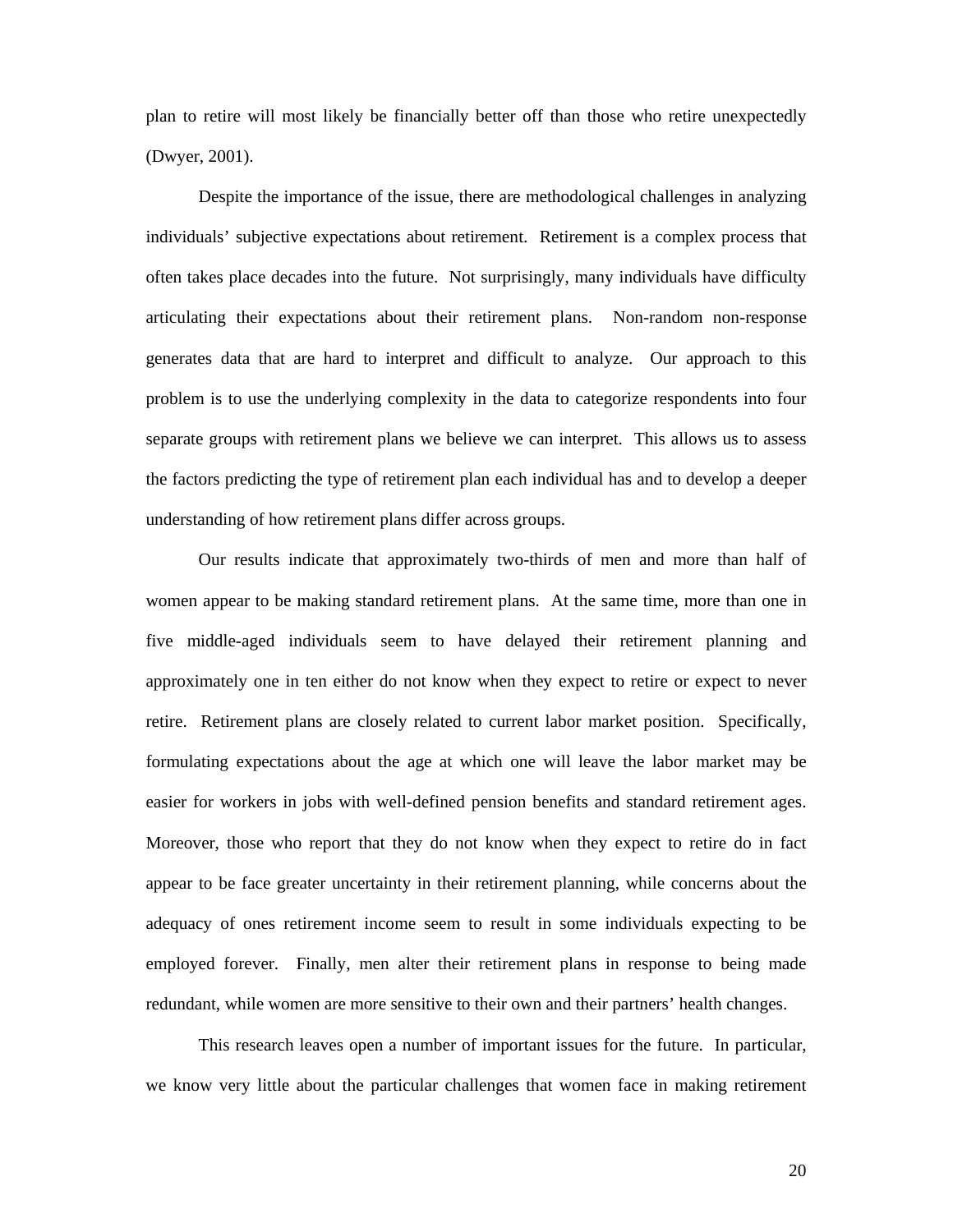plans. The changing nature of women's labor market attachment has important implications for their retirement decisions and has led to a literature that examines the retirement behavior of married couples in a household framework (see Coile, 2004 for a review). However, comparable models for understanding the way in which expectations are formed within households do not yet exist. This is unfortunate as our results point to large gender differences, with women being approximately twice as likely as men to be uncertain about then they expect to retire and half as likely to expect never to retire.

It would also be useful to know more about the standard of living individuals feel they require in retirement, as some individuals appear to be surprisingly optimistic about retirement. In particular, those who are uncertain about their retirement plans are nonetheless optimistic about their post-retirement standard of living even though they are not regularly saving to fund their own retirement and expect to be primarily dependent on a government pension. These individuals may be optimistic because they do not require a particularly high standard of living in old age. Alternatively, they may be uninformed about the resources necessary to fund the retirement they desire.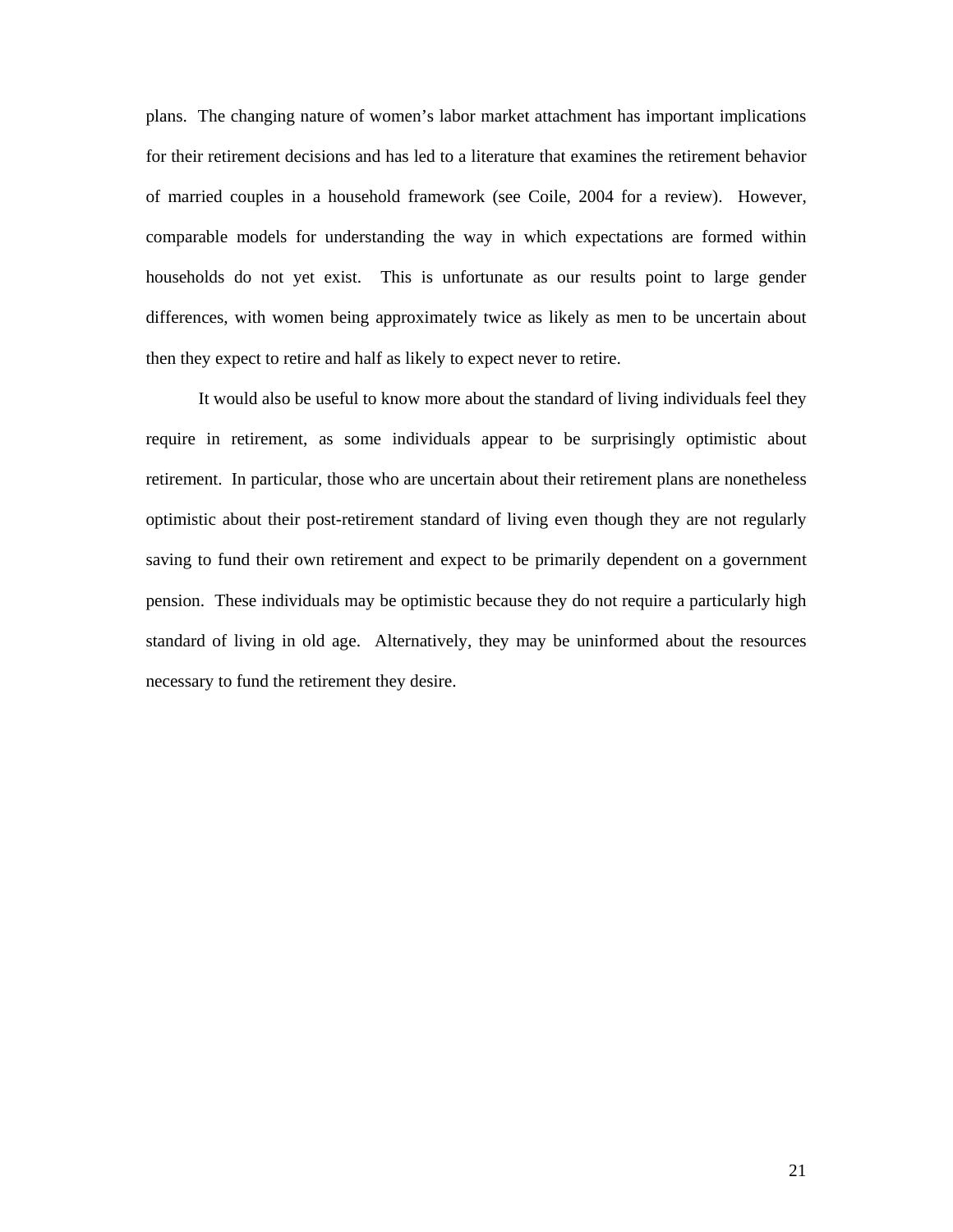#### **References:**

- Anderson, Kathryn H., Richard V. Burkhauser, and Joseph F. Quinn, 1986. "Do Retirement Dreams Come True? The Effect of Unanticipated Events on Retirement Plans", *Industrial and Labor Relations Review*, Vol. 39(4), July, pp. 518-526.
- Australian Bureau of Statistics (ABS), 1998. *Retirement and Retirement Intentions Australia*, Catalogue 6238.0.
- Benítez-Silva, Hugo and Debra S. Dwyer. 2002. "Retirement Expectations Formation Using the Health and Retirement Study" *SUNY-Stony Brook Department of Economics Working Paper 02-04*.
- Benítez-Silva, Hugo and Debra S. Dwyer,. 2003. "Expectation Formation of Older Married Couples and the Rational Expectations Hypothesis," *Michigan Retirement Research Center WP 2003-062*.
- Bernheim, B.D. 1989. "The timing of retirement: A comparison of expectations and realizations." In *The Economics of Aging*. Ed. D. Wise. Chicago: University of Chicago Press, 335-355.
- Borland, Jeff, 2005. "Transitions to Retirement: A Review", Melbourne Institute Working Paper Series Working Paper No. 3/05.
- Cai, Lixin and Guyonne Kalb, 2005. "Health Status and Labour Force Status of Older Working-Age Australian Men", Melbourne Institute Working Paper Series Working Paper No. 9/05.
- Cai, Lixin and Guyonne Kalb, 2004. "Health Status and Labour Force Participation: Evidence from the HILDA Data", Melbourne Institute Working Paper Series Working Paper No. 4/04, forthcoming in *Health Economics*.
- Chan, Sewin, Ann Huff Stevens. 2002. "How Does Job Loss Affect the Timing of Retirement?" *NBER Working Paper W8780* (February).
- Cobb-Clark, Deborah A. and Steven Stillman, 2005. "The Effect of Economic Shocks on Retirement", report to the Department of Family, Community Services, and Indigenous Affairs, 20 December 2005.
- Coile, Courtney, 2004. "Topics in Economic Analysis and Policy", Vol. 4, No. 1, Article 17, pp. 1- 28.
- Disney, Richard and Sarah Tanner, 1999. "What Can We Learn from Retirement Expectations Data?", IFS Working Paper Series No. W99/17.
- Dwyer, Debra S. and J. Hu. 1999. "The Relationship Between Retirement Expectations and Realizations: The Role of Health Shocks," in *Forecasting Retirement Needs and Retirement Wealth*. Olivia Mitchell, P. Brett Hammond, and Anna M. Rappaport (eds.). University of Pennsylvania Press.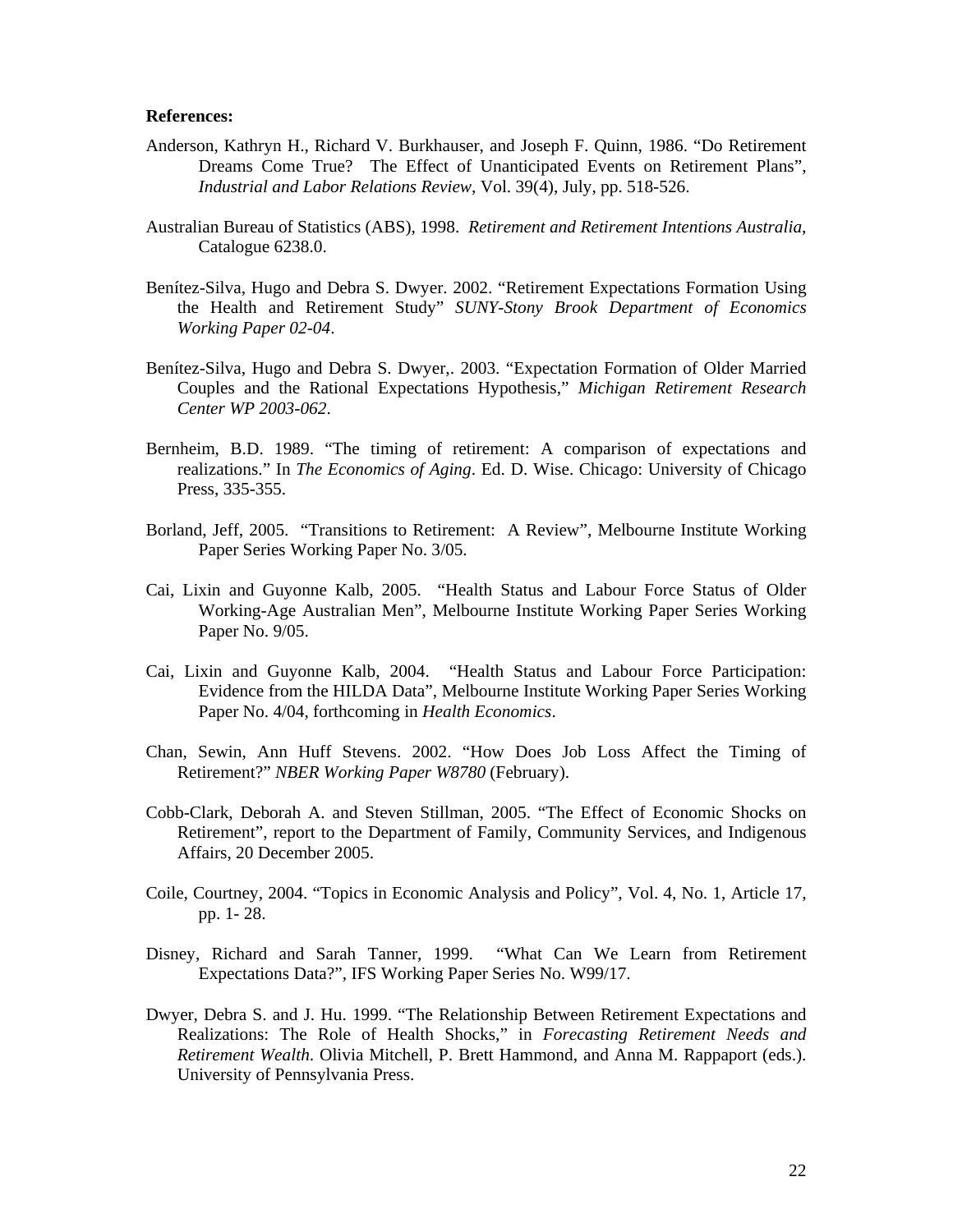- Dwyer, Debra S. 2001. "Planning for Retirement: The Accuracy of Expected Retirement Dates and the Role of Health Shocks," *Center for Retirement Research at Boston College WP 2001-08*.
- Dwyer, Debra S. and Olivia S. Mitchell. 1999. "Health problems as determinants of retirement: Are self-rated measures endogenous?" *Journal of Health Economics* 18 (April). no. 2: 141-57.
- Gill, Sarah C., Butterworth, Peter, Bryan Rodgers, Kaarin J. Anstey, Elena Villamil and David Melzer, 2005. "Mental Health and the Timing of Retirement", unpublished working paper. Centre for Mental Health Research, Australian National University.
- Gong, Xiadong, Ryan, Chris, and Stephen Whelan, 2006. *Senior Australians in the Workforce*, SPEAR Centre Report to the Department of Family, Communities Services, and Indigenous Affairs, 30 June 2006.
- Gustman, Alan L. and Thomas L. Steinmeier, 2001. "Imperfect Knowledge, Retirement and Saving", NBER Working Paper 8406, August 2001.
- Honig, Marjorie, 1998. "Married Women's Retirement Expectations: Do Pensions and Social Security Matter?" American Economic Review, Vol. 88 (2), pp. 202 – 206.
- Kleinjans, Kristin J. and Jinkook Lee, 2006. "The Link Between Individual Expectations and Savings: Do Nursing Home Expectations matter?", unpublished working paper.
- McGarry, Kathleen, 2002, "Health and Retirement: Do Changes in Health Affect Retirement Expectations?" NBER Working Paper W 9317.
- Maestas, Nicole, 2005. "Back to Work: Expectations and Realizations of Work After Retirement", paper presented at the Annual Meeting of the Society of Labor Economists, San Francisco, June 2005.
- Manski, Charles F., 2004. "Measuring Expectations", *Econometrica*, Vol. 72, No. 5., pp. 1329 – 1376.
- Munnell, Alicia, Jivan, Natalia A., and Triest, Robert K., 2004. "How Do Pensions Affect Expected and Actual Retirement Ages" Center for Retirement Research WP 2004-27, Boston College.
- Van Soest, Arthur and Michael Hurd, 2004a. "A Test for Anchoring and Yea-Saying in Experimental Consumption Data", NBER Working Paper 10462, April 2004.
- -----, 2004b. "Models for Anchoring and Acquiescence Bias in Consumption Data", NBER Working Paper 10461, April 2004.
- Wilkins, Roger, 2004. "The Effects of Disability on Labour Force Status in Australia", *Australian Economic Review*, Vol. 37(4), pp. 359-382.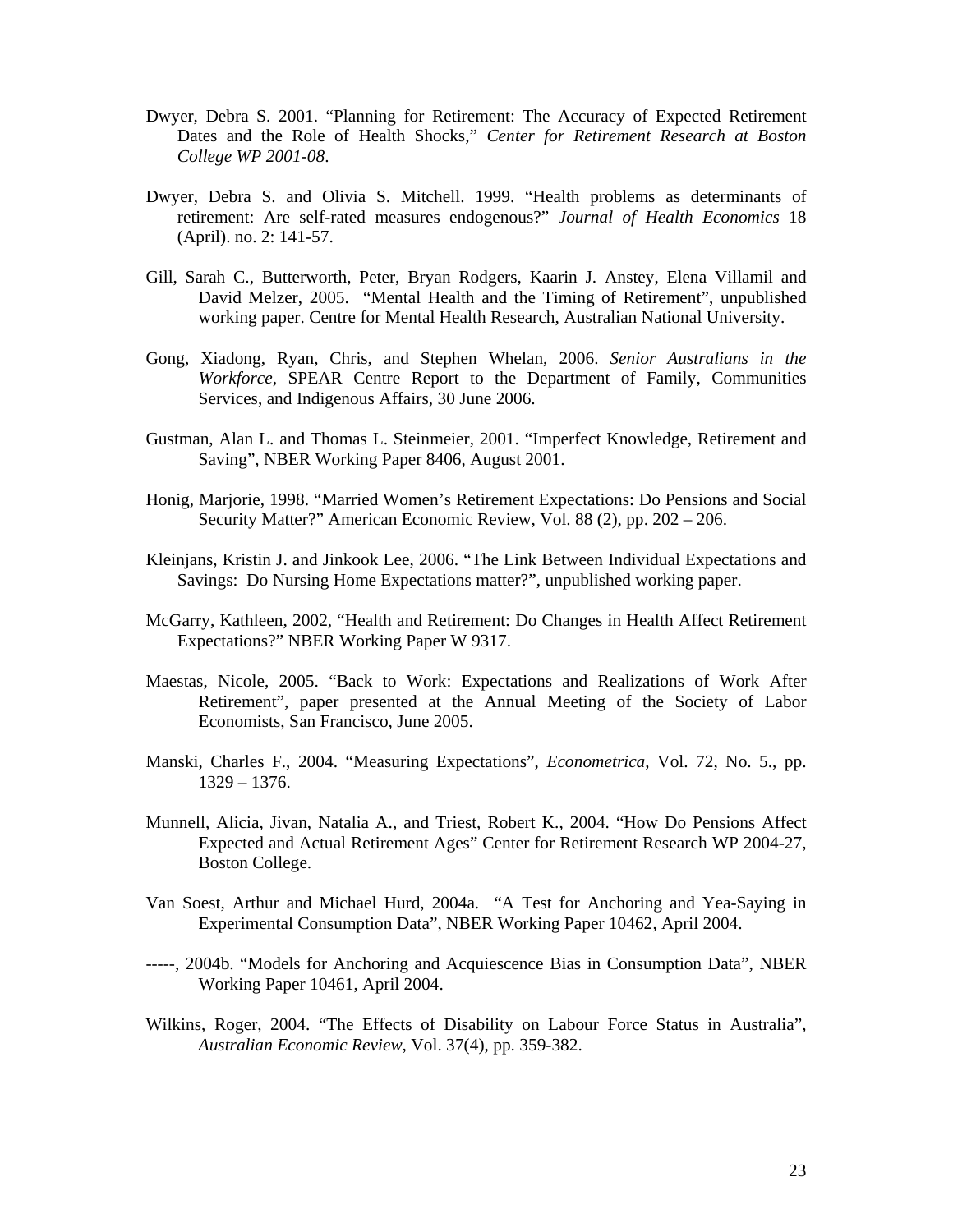

**Figure 1: The Distribution of Age at Declared Retirement**

**Figure 2: The Distribution of Expected Retirement Age in Wave 1**

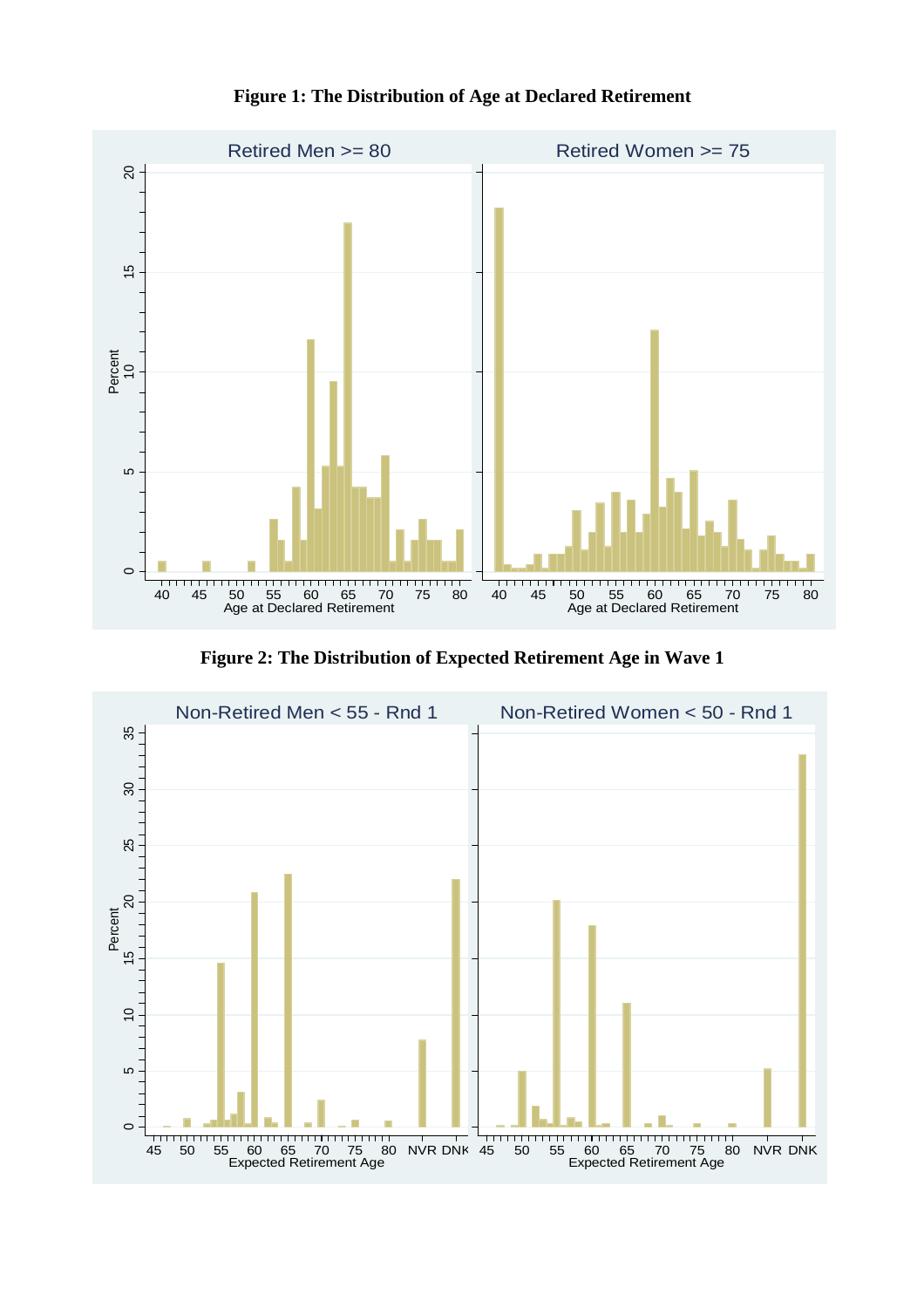|                                                       | Men    | Women  |  |  |  |
|-------------------------------------------------------|--------|--------|--|--|--|
| Panel 1: All Individuals in HILDA                     |        |        |  |  |  |
| Age $<$ 45                                            | 54.9%  | 54.7%  |  |  |  |
| Not Retired                                           | 26.9%  | 21.2%  |  |  |  |
| Retired                                               | 15.8%  | 20.5%  |  |  |  |
| <b>Permanently Disabled</b>                           | 2.1%   | 1.7%   |  |  |  |
| Never Worked                                          | 0.1%   | 1.5%   |  |  |  |
| DNK / Did Not Answer                                  | 0.3%   | 0.4%   |  |  |  |
| <b>Observations</b>                                   | 18,891 | 20,847 |  |  |  |
| Panel 2: All Retired Individuals in HILDA             |        |        |  |  |  |
| Actual Retirement Age (Mean)                          | 59.2   | 51.5   |  |  |  |
| Actual Retirement Age (Median)                        | 60.0   | 55.0   |  |  |  |
| Actual Retirement Age (SD)                            | 8.3    | 13.4   |  |  |  |
| Individuals                                           | 1,333  | 1,876  |  |  |  |
| Panel 3: Retired Men >=80 or Retired Women >=75       |        |        |  |  |  |
| Actual Retirement Age (Mean)                          | 65.0   | 54.7   |  |  |  |
| Actual Retirement Age (Median)                        | 65.0   | 60.0   |  |  |  |
| Actual Retirement Age (SD)                            | 6.4    | 15.2   |  |  |  |
| Individuals                                           | 189    | 554    |  |  |  |
| Panel 4: All Non-Retired Individuals in HILDA         |        |        |  |  |  |
| Expected Retirement Age in Rnd 1 (Mean)               | 62.4   | 60.2   |  |  |  |
| Expected Retirement Age in Rnd 1 (Median)             | 63.0   | 60.0   |  |  |  |
| Expected Retirement Age in Rnd 1 (SD)                 | 5.3    | 5.4    |  |  |  |
| Expected Retirement Age in Rnd 3 (Mean)               | 63.7   | 61.5   |  |  |  |
| Expected Retirement Age in Rnd 3 (Median)             | 65.0   | 60.0   |  |  |  |
| Expected Retirement Age in Rnd 3 (SD)                 | 5.3    | 5.4    |  |  |  |
| Desired Retirement Age in Rnd 3 (Mean)                | 59.9   | 58.3   |  |  |  |
| Desired Retirement Age in Rnd 3 (Median)              | 60.0   | 58.0   |  |  |  |
| Desired Retirement Age in Rnd 3 (SD)                  | 7.0    | 6.7    |  |  |  |
| Expected < Desired Retirement Age in Rnd 3            | 4.1%   | 4.3%   |  |  |  |
| $Expected = Design Rate$ Retirement Age in Rnd 3      | 40.0%  | 42.6%  |  |  |  |
| Expected > Desired Retirement Age in Rnd 3            | 55.9%  | 53.2%  |  |  |  |
| <b>Overall Observations</b>                           | 2,591  | 2,132  |  |  |  |
| Panel 5: Non-Retired Men <55 or Non-Retired Women <50 |        |        |  |  |  |
| Expected Retirement Age in Rnd 1 (Mean)               | 60.9   | 58.4   |  |  |  |
| Expected Retirement Age in Rnd 1 (Median)             | 60.0   | 60.0   |  |  |  |
| Expected Retirement Age in Rnd 1 (SD)                 | 5.1    | 5.3    |  |  |  |
| Expected Retirement Age in Rnd 3 (Mean)               | 62.5   | 59.6   |  |  |  |
| Expected Retirement Age in Rnd 3 (Median)             | 65.0   | 60.0   |  |  |  |
| Expected Retirement Age in Rnd 3 (SD)                 | 5.0    | 5.4    |  |  |  |
| Desired Retirement Age in Rnd 3 (Mean)                | 57.5   | 55.4   |  |  |  |
| Desired Retirement Age in Rnd 3 (Median)              | 55.0   | 55.0   |  |  |  |
| Desired Retirement Age in Rnd 3 (SD)                  | 6.5    | 6.7    |  |  |  |
| Expected < Desired Retirement Age in Rnd 3            | 2.7%   | 4.7%   |  |  |  |
| $Expected = Design Red$ Retirement Age in Rnd 3       | 33.5%  | 35.5%  |  |  |  |
| Expected > Desired Retirement Age in Rnd 3            | 63.9%  | 59.8%  |  |  |  |
| <b>Overall Observations</b>                           | 1,634  | 861    |  |  |  |

# **Table 1: Retirement Expectations, Desires, and Behaviours**

Note: All non-numeric responses to expected and desired retirement age are excluded from the summary statistics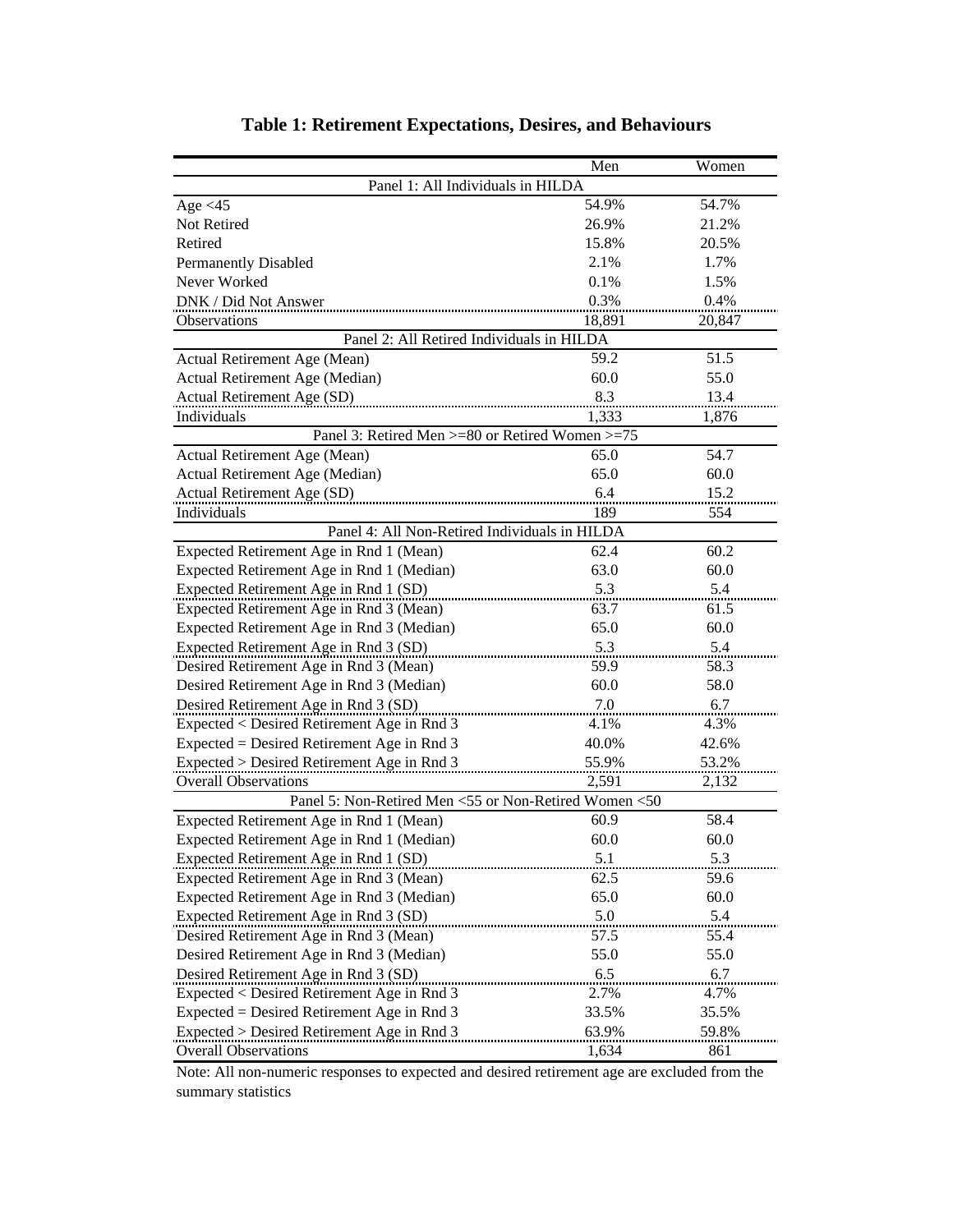|                                          | Men   | Women |
|------------------------------------------|-------|-------|
| DNK in Rnd 1 and Rnd 3                   | 3.5%  | 7.6%  |
| DNK in Rnd 1 and something else in Rnd 2 | 17.4% | 26.6% |
| Never in both Rnd 1 and Rnd 3            | 3.8%  | 1.6%  |
| Gives an Age in both Rnd 1 and Rnd 3     | 67.5% | 56.8% |
| Other (dropped from remaining analysis)  | 7.8%  | 7.4%  |
| Individuals                              | 809   | 433   |

## **Table 2: Retirement Expectations Patterns**

Note: The sample is restricted to men between age 45 and 55 and women between age 45 and 50 in wave 1 that are not retired in either wave 1 or 3. Other restrictions on the sample are discussed in the paper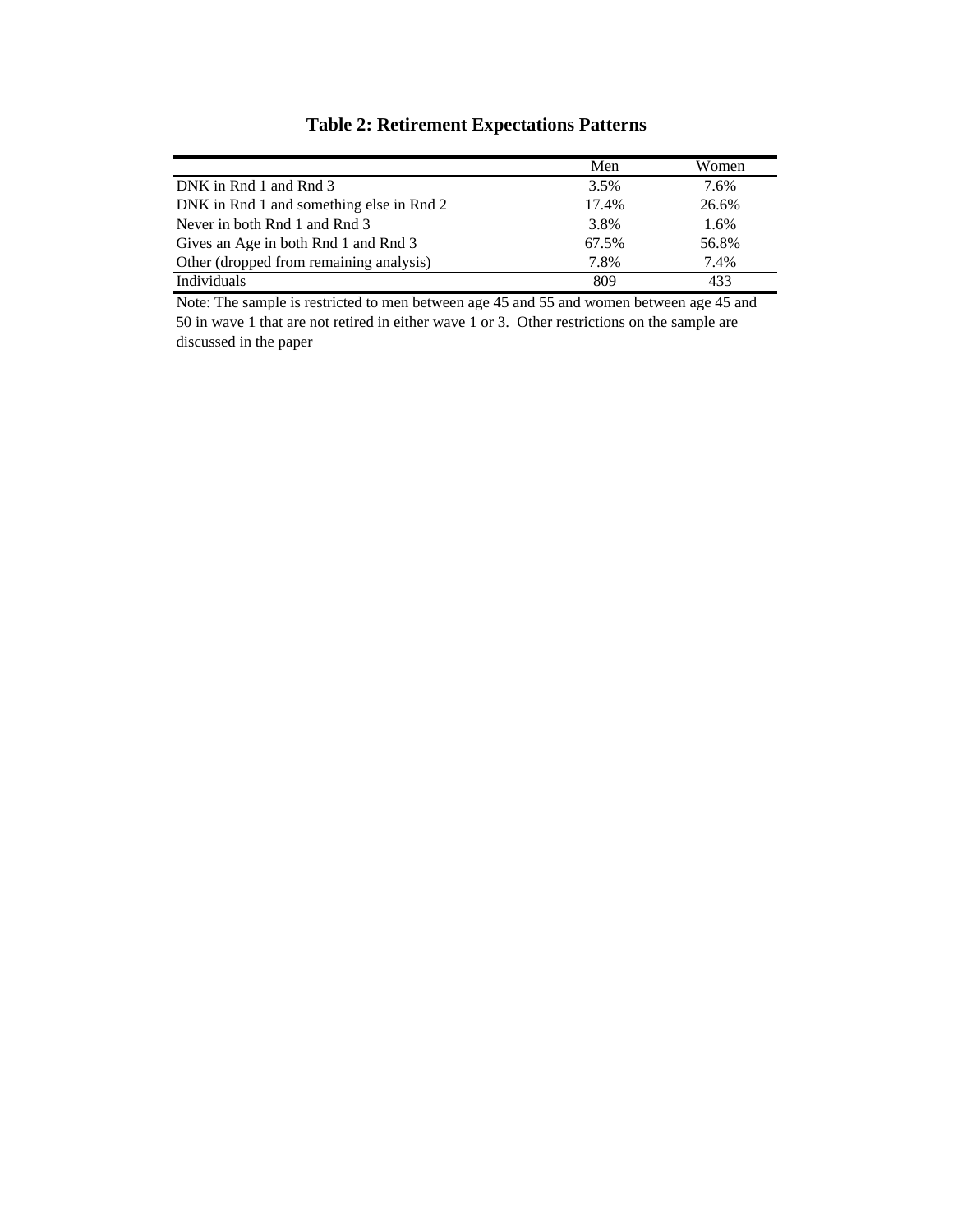### **Table 3: Determinants of Retirement Expectations**

(Multinomial Logit Model of Expected Retirement Age Group)

|                              | Marginal Effects (Standard Errors of Marginal Effects) |             |             |             |
|------------------------------|--------------------------------------------------------|-------------|-------------|-------------|
|                              | <b>DNK/DNK</b>                                         | DNK/~DNK    | Nvr/Nvr     | Age/Age     |
| Age                          | 0.002                                                  | $-0.003$    | $0.001**$   | 0.000       |
|                              | (0.003)                                                | (0.006)     | (0.000)     | (0.006)     |
| Female                       | $0.035**$                                              | $0.081***$  | $-0.003$    | $-0.113***$ |
|                              | (0.015)                                                | (0.029)     | (0.003)     | (0.032)     |
| $Ed = Year 12$               | $-0.017$                                               | $-0.015$    | 0.002       | 0.030       |
| v. Ed = Year 11 or less      | (0.027)                                                | (0.047)     | (0.004)     | (0.053)     |
| $Ed =$ Certificate           | $-0.009$                                               | $-0.017$    | $-0.001$    | 0.027       |
| v. Ed = Year 11 or less      | (0.014)                                                | (0.032)     | (0.003)     | (0.034)     |
| $Ed = Tertiary$              | 0.002                                                  | $-0.032$    | 0.005       | 0.025       |
| v. Ed = Year 11 or less      | (0.014)                                                | (0.039)     | (0.003)     | (0.041)     |
| Foreign / English Born       | 0.007                                                  | $0.126***$  | $-0.001$    | $-0.132***$ |
| v. OZ Born                   | (0.016)                                                | (0.036)     | (0.004)     | (0.039)     |
| Foreign / Non-Eng Born       | 0.017                                                  | 0.053       | $0.007**$   | $-0.078*$   |
| v. OZ Born                   | (0.017)                                                | (0.042)     | (0.003)     | (0.045)     |
| Married/Cohab                | $-0.003$                                               | $-0.097**$  | $-0.011**$  | $0.111**$   |
| v. Non-Couple                | (0.023)                                                | (0.049)     | (0.006)     | (0.053)     |
| Married/Cohab 10-25 Yrs      | 0.000                                                  | 0.007       | $-0.003$    | $-0.004$    |
| v. Married/Cohab < 10 Yrs    | (0.018)                                                | (0.044)     | (0.004)     | (0.046)     |
| Married/Cohab 25+ Yrs        | $-0.009$                                               | 0.044       | 0.002       | $-0.037$    |
| v. Married/Cohab < 10 Yrs    | (0.020)                                                | (0.047)     | (0.004)     | (0.049)     |
| Number Kids 0-15             | $-0.002$                                               | 0.014       | 0.002       | $-0.014$    |
|                              | (0.006)                                                | (0.014)     | (0.002)     | (0.015)     |
| Number Kids 16-20            | 0.003                                                  | 0.002       | $-0.001$    | $-0.004$    |
|                              | (0.007)                                                | (0.021)     | (0.002)     | (0.022)     |
| Number Adults 21+            | $-0.003$                                               | $-0.007$    | 0.000       | 0.009       |
|                              | (0.009)                                                | (0.026)     | (0.003)     | (0.027)     |
| Not Employed                 | $0.038**$                                              | $0.110**$   | 0.001       | $-0.148***$ |
| v. Wage / Salary             | (0.018)                                                | (0.043)     | (0.004)     | (0.047)     |
| Self-Employed                | $0.039**$                                              | $0.092**$   | $0.006**$   | $-0.137***$ |
| v. Wage / Salary             | (0.016)                                                | (0.037)     | (0.003)     | (0.040)     |
| Good Health                  | 0.000                                                  | 0.038       | $-0.001$    | $-0.037$    |
| v. Excellent Health          | (0.017)                                                | (0.043)     | (0.003)     | (0.045)     |
| Average Health               | $-0.007$                                               | 0.064       | $-0.003$    | $-0.055$    |
| v. Excellent Health          | (0.018)                                                | (0.045)     | (0.003)     | (0.047)     |
| Fair / Poor Health           | 0.019                                                  | 0.040       | $-0.007$    | $-0.052$    |
| v. Excellent Health          | (0.019)                                                | (0.053)     | (0.007)     | (0.056)     |
| Missing Health / SCQ         | 0.009                                                  | 0.055       | $-0.020***$ | $-0.044$    |
|                              | (0.027)                                                | (0.077)     | (0.006)     | (0.083)     |
| Real Hse Income / 10000      | 0.0010                                                 | $-0.0030$   | $-0.0001$   | 0.0021      |
|                              | (0.0006)                                               | (0.0035)    | (0.0002)    | (0.0034)    |
| Real Hse Net Worth / 10000   | 0.0000                                                 | $0.0008***$ | $0.00004*$  | $-0.0008**$ |
| (w/o housing and pension)    | (0.0002)                                               | (0.0003)    | (0.00002)   | (0.0003)    |
| Real Hse Home Equity / 10000 | 0.0001                                                 | $-0.0001$   | $-0.0001$   | 0.0001      |
|                              | (0.0002)                                               | (0.0008)    | (0.0001)    | (0.0008)    |
| Real Pension Income/10000    | $-0.002**$                                             | $-0.003**$  | 0.000       | $0.005***$  |
|                              | (0.001)                                                | (0.001)     | (0.000)     | (0.002)     |
| <b>DNK Pension Amount</b>    | $-0.001$                                               | $-0.032$    | 0.004       | 0.029       |
|                              | (0.017)                                                | (0.050)     | (0.004)     | (0.053)     |
| Percent Each Category        | 5.3%                                                   | 22.3%       | 3.3%        | 69.1%       |
| Individuals                  | 1,152                                                  |             |             |             |

Note: All control variables are measured in the first round. The regression includes additional control variables for metropolitan area and rurality. Standard errors account for clustering within households.

\* significant at 10%; \*\* significant at 5%; \*\*\* significant at 1%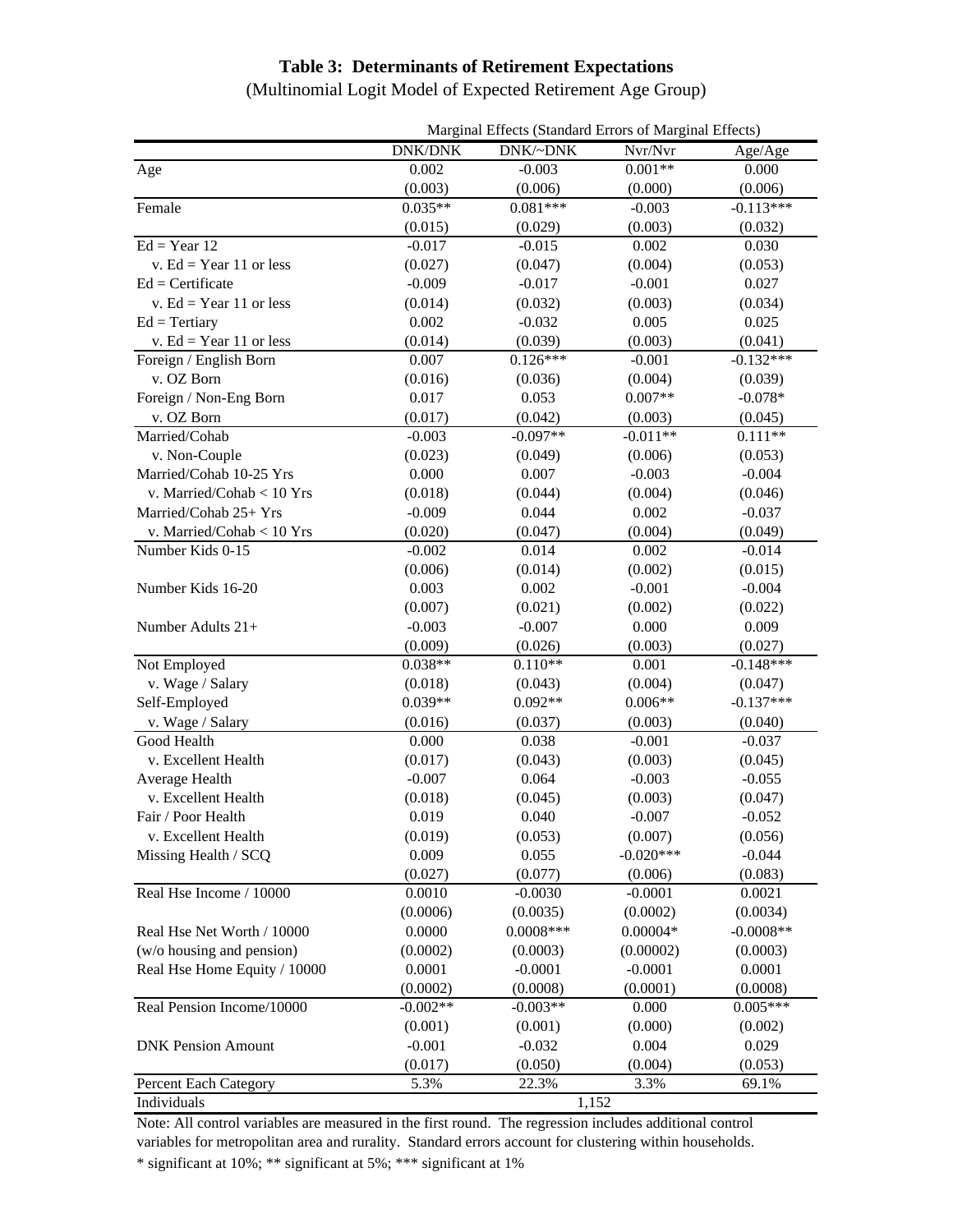|  | Table 4: Characteristics of Individuals with Different Retirement Expectations |  |  |  |  |
|--|--------------------------------------------------------------------------------|--|--|--|--|
|--|--------------------------------------------------------------------------------|--|--|--|--|

|                                                                                                | <b>DNK/DNK</b> | DNK/~DNK | Nvr/Nvr  | Age/Age |
|------------------------------------------------------------------------------------------------|----------------|----------|----------|---------|
| Mean Desired Retirement Age                                                                    | 57.74          | 58.00    | 57.23    | 57.30   |
| (standard deviation)                                                                           | (7.42)         | (6.19)   | (6.10)   | (5.65)  |
| {p-value for differences between groups 1-3 and group 4}                                       | ${0.72}$       | ${0.12}$ | ${0.97}$ |         |
| Mean Probability in Paid Work after Age 65                                                     | 29.47          | 26.03    | 57.50    | 21.22   |
| (standard deviation)                                                                           | (30.35)        | (31.04)  | (29.14)  | (29.88) |
| {p-value for differences between groups 1-3 and group 4}                                       | ${0.05}$       | ${0.04}$ | ${0.00}$ |         |
| Mean Probability in Paid Work after Age 75                                                     | 5.30           | 5.47     | 23.71    | 2.52    |
| (standard deviation)                                                                           | (12.64)        | (15.34)  | (34.90)  | (9.84)  |
| {p-value for differences between groups 1-3 and group 4}                                       | ${0.11}$       | ${0.01}$ | ${0.02}$ |         |
| Mean Job Satisfaction (0-10 Scale)                                                             | 7.56           | 7.85     | 7.62     | 7.65    |
| (standard deviation)                                                                           | (2.12)         | (1.81)   | (2.15)   | (1.77)  |
| {p-value for differences between groups 1-3 and group 4}                                       | ${0.71}$       | ${0.08}$ | ${0.93}$ |         |
| Mean Financial Satisfaction (0-10 Scale)                                                       | 5.97           | 6.11     | 5.87     | 6.60    |
| (standard deviation)                                                                           | (2.63)         | (2.41)   | (2.90)   | (2.12)  |
| {p-value for differences between groups 1-3 and group 4}                                       | ${0.04}$       | ${0.00}$ | ${0.10}$ |         |
| Mean Health Statisfaction (0-10 Scale)                                                         | 7.27           | 7.36     | 8.22     | 7.57    |
| (standard deviation)                                                                           | (1.93)         | (1.82)   | (1.13)   | (1.74)  |
| {p-value for differences between groups 1-3 and group 4}                                       | ${0.16}$       | ${0.09}$ | ${0.00}$ |         |
| Mean Life Satisfaction (0-10 Scale)                                                            | 7.88           | 7.70     | 7.95     | 7.94    |
| (standard deviation)                                                                           | (1.59)         | (1.58)   | (1.61)   | (1.40)  |
| {p-value for differences between groups 1-3 and group 4}                                       | ${0.74}$       | ${0.02}$ | ${0.97}$ |         |
| <b>Savings Habits</b>                                                                          |                |          |          |         |
| Dont save - spend more than income                                                             | 6.0%           | 4.3%     | 2.7%     | 4.4%    |
| Dont save - spend as much as income                                                            | 32.8%          | 21.2%    | 25.7%    | 19.0%   |
| Save whatever is left over - no plan                                                           | 38.8%          | 45.9%    | 46.0%    | 43.8%   |
| Spend regular income, save other income                                                        | 6.9%           | 8.2%     | 5.4%     | 8.5%    |
| Save regularly by putting money aside                                                          | 15.5%          | 20.4%    | 20.3%    | 24.3%   |
| {p-value for differences between groups 1-3 and group 4}                                       | ${0.01}$       | ${0.21}$ | ${0.41}$ |         |
| Most important when planning savings and spendings                                             |                |          |          |         |
| The next week                                                                                  | 26.6%          | 17.7%    | 16.4%    | 13.7%   |
| The next few months                                                                            | 23.9%          | 30.9%    | 31.5%    | 25.0%   |
| The next year                                                                                  | 19.5%          | 16.3%    | 16.4%    | 14.3%   |
| The next 2 to 4 years                                                                          | 8.9%           | 9.7%     | 12.3%    | 12.2%   |
| The next 5 to 10 years                                                                         | 11.5%          | 16.3%    | 16.4%    | 22.9%   |
| More than 10 years ahead                                                                       | 9.7%           | 9.1%     | 6.9%     | 11.9%   |
| {p-value for differences between groups 1-3 and group 4}                                       | ${0.01}$       | ${0.00}$ | ${0.08}$ |         |
| Financial risk prepared to take                                                                |                |          |          |         |
| Substantial                                                                                    | 2.6%           | 1.7%     | 2.7%     | 1.2%    |
| Above average                                                                                  | 7.0%           | 7.0%     | 9.5%     | 9.5%    |
| Average                                                                                        | 33.3%          | 41.6%    | 41.9%    | 46.5%   |
| Not any                                                                                        | 31.6%          | 31.7%    | 25.7%    | 29.1%   |
| Never have spare cash                                                                          | 25.4%          | 18.1%    | 20.3%    | 13.7%   |
| {p-value for differences between groups 1-3 and group 4}                                       | ${0.03}$       | ${0.03}$ | ${0.65}$ |         |
| Main source of funding for Retirement                                                          |                |          |          |         |
| Age pension / Service pension / Widows pension                                                 | 36.8%          | 28.3%    | 35.7%    | 20.3%   |
| Other government pension or allowance                                                          | 0.0%           | 5.9%     | 0.0%     | 3.2%    |
| Lump sum superannuation payout                                                                 | 21.1%          | 24.1%    | 14.3%    | 27.5%   |
| A pension or annuity puchased with super or other funds                                        | 14.0%          | 16.0%    | 14.3%    | 27.3%   |
| Income from savings and investments                                                            | 14.0%          | 16.9%    | 14.3%    | 15.2%   |
| Income from a business                                                                         | 8.8%           | 3.4%     | 14.3%    | 3.2%    |
| Income or pension from your spouse / partner                                                   | 1.8%           | 4.2%     | 0.0%     | 2.4%    |
| Financial support from family                                                                  | 3.5%           | 0.8%     | 0.0%     | 0.4%    |
| Other source (Specify)                                                                         | 0.0%           | 0.4%     | 7.1%     | 0.6%    |
| Do you expect your retirement income to be enough to maintain your current standard of living? |                |          |          |         |
| More than sufficient                                                                           | 12.0%          | 7.3%     | 0.0%     | 9.3%    |
| Just enough                                                                                    | 54.0%          | 53.9%    | 21.4%    | 57.3%   |
| Not Enough                                                                                     | 34.0%          | 38.9%    | 78.6%    | 33.4%   |
| {p-value for differences between groups 1-3 and group 4}                                       | ${0.82}$       | ${0.10}$ | ${0.00}$ |         |
| Individuals                                                                                    | 61             | 256      | 38       | 792     |

Note: All non-numeric responses to probability in paid work and desired retirement age are excluded from the summary statistics. Pvalues are wald-tests for significant differences between the mean or pattern of response for each subgroup relative to the standard retirement plan case given in column 4 estimated from either a linear regression model for continuous outcomes or an ordered probit model for ordered outcomes controlling only for subgroup membership. When available, data is used from both wave 1 and wave 3 and the wald-test is adjusted for individual specific heteroskedastic of unknown form.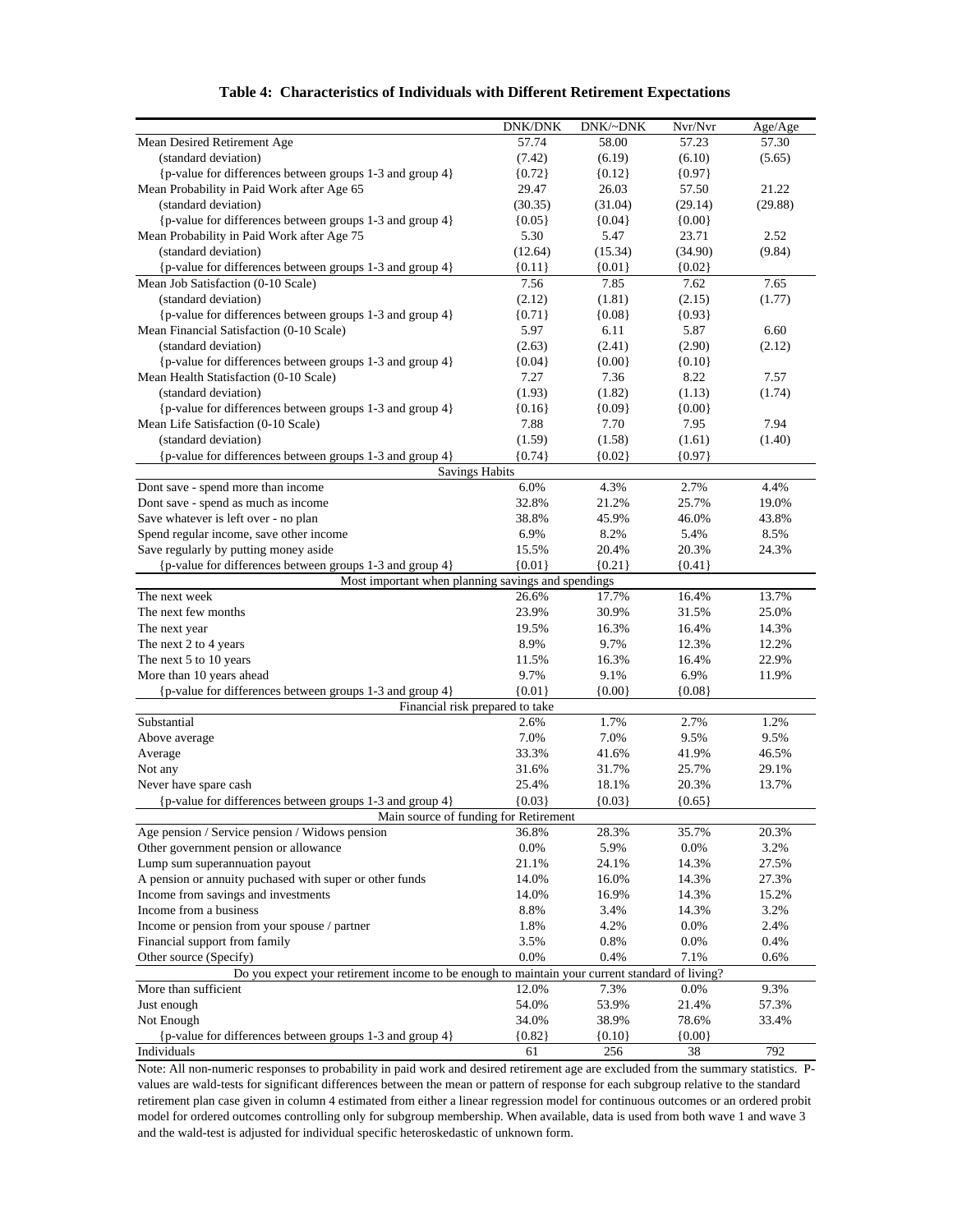## **Table 5: Determinants of Changes in Retirement Expectations**

|                                       | Men        |            | Women      |             |
|---------------------------------------|------------|------------|------------|-------------|
| <b>Changed Married Status</b>         | $-0.607$   | $-0.493$   | $-1.869$   | $-1.557$    |
|                                       | (0.902)    | (0.964)    | (1.316)    | (1.348)     |
| Changed Number Kids 0-15              | $-0.249$   | $-0.270$   | 0.324      | $-0.037$    |
|                                       | (0.371)    | (0.374)    | (0.668)    | (0.678)     |
| Fired or Made Redundant               | $1.355*$   | $1.365*$   | $-0.601$   | $-1.241$    |
|                                       | (0.728)    | (0.735)    | (1.479)    | (1.495)     |
| Partner Fired or Made Redundant       |            | $-0.022$   |            | 0.770       |
|                                       |            | (0.729)    |            | (1.129)     |
| <b>Change Whether Partner Retired</b> |            | 0.112      |            | $-0.706$    |
|                                       |            | (0.748)    |            | (3.378)     |
| Health Status Improved                | $-0.086$   | $-0.110$   | 0.216      | 0.316       |
|                                       | (0.569)    | (0.571)    | (0.831)    | (0.838)     |
| <b>Health Status Declined</b>         | $-0.642$   | $-0.616$   | $-1.932**$ | $-1.760**$  |
|                                       | (0.461)    | (0.462)    | (0.755)    | (0.754)     |
| SCQ Miss in Either Rnd                | $-0.644$   | $-0.798$   | 1.090      | 1.218       |
|                                       | (0.767)    | (0.805)    | (1.063)    | (1.109)     |
| Partner Health Status Improved        |            | 0.982      |            | $-3.011***$ |
|                                       |            | (0.654)    |            | (1.119)     |
| Partner Health Status Declined        |            | 0.159      |            | $-1.900**$  |
|                                       |            | (0.516)    |            | (0.952)     |
| Partner SCQ Miss in Either Rnd        |            | 0.586      |            | $-1.367$    |
|                                       |            | (0.710)    |            | (1.183)     |
| Change Real Hse Income / 10000        | $-0.056**$ | $-0.057**$ | $-0.011$   | $-0.013$    |
|                                       | (0.026)    | (0.026)    | (0.058)    | (0.058)     |
| <b>Change MSR</b> or Remoteness       | 0.266      | 0.321      | $-0.172$   | 0.047       |
|                                       | (0.621)    | (0.624)    | (1.067)    | (1.063)     |
| Constant                              | $1.443***$ | $1.140***$ | 1.834***   | 2.583***    |
|                                       | (0.294)    | (0.381)    | (0.481)    | (0.632)     |
| R-Squared                             | 0.02       | 0.03       | 0.06       | 0.10        |
| Mean Dependent Variable               |            | 1.35       |            | 1.44        |
| (standard deviation)                  |            | (4.52)     | (4.81)     |             |
| Observations                          | 546        |            | 246        |             |

(First Difference Regression of Change Between Waves 1 and 3)

Note: The regression is restricted to individuals reporting a numeric expected retirement age in both rounds.

\* significant at 10%; \*\* significant at 5%; \*\*\* significant at 1%